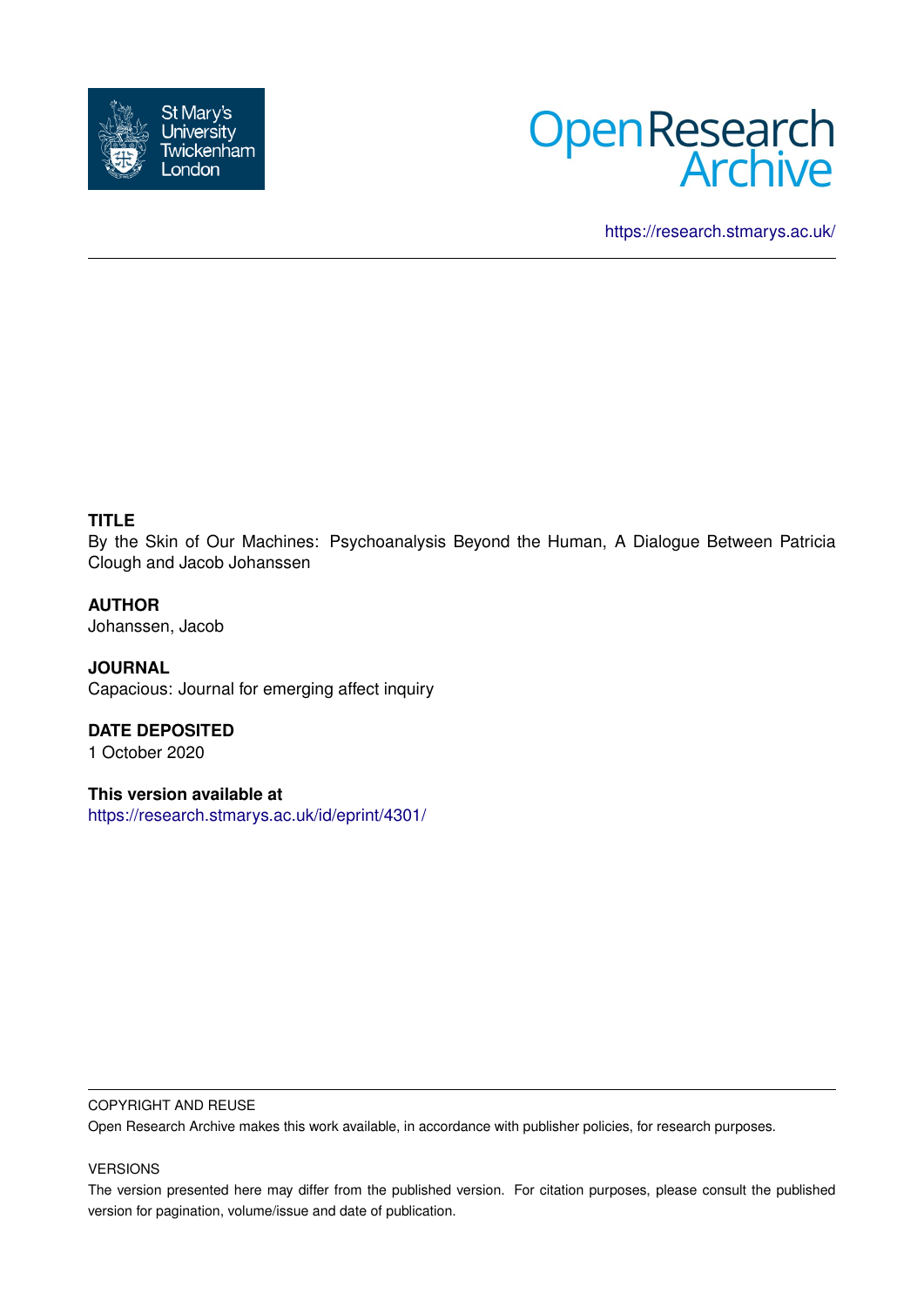



https://research.stmarys.ac.uk/

## **TITLE**

By the Skin of Our Machines: Psychoanalysis Beyond the Human, A Dialogue Between Patricia Clough and Jacob Johanssen

## **AUTHOR**

Johanssen, Jacob

**JOURNAL** Capacious: Journal for emerging affect inquiry

**DATE DEPOSITED UNSPECIFIED** 

**This version available at**

http://research.stmarys.ac.uk/id/eprint/4301/

#### COPYRIGHT AND REUSE

Open Research Archive makes this work available, in accordance with publisher policies, for research purposes.

#### VERSIONS

The version presented here may differ from the published version. For citation purposes, please consult the published version for pagination, volume/issue and date of publication.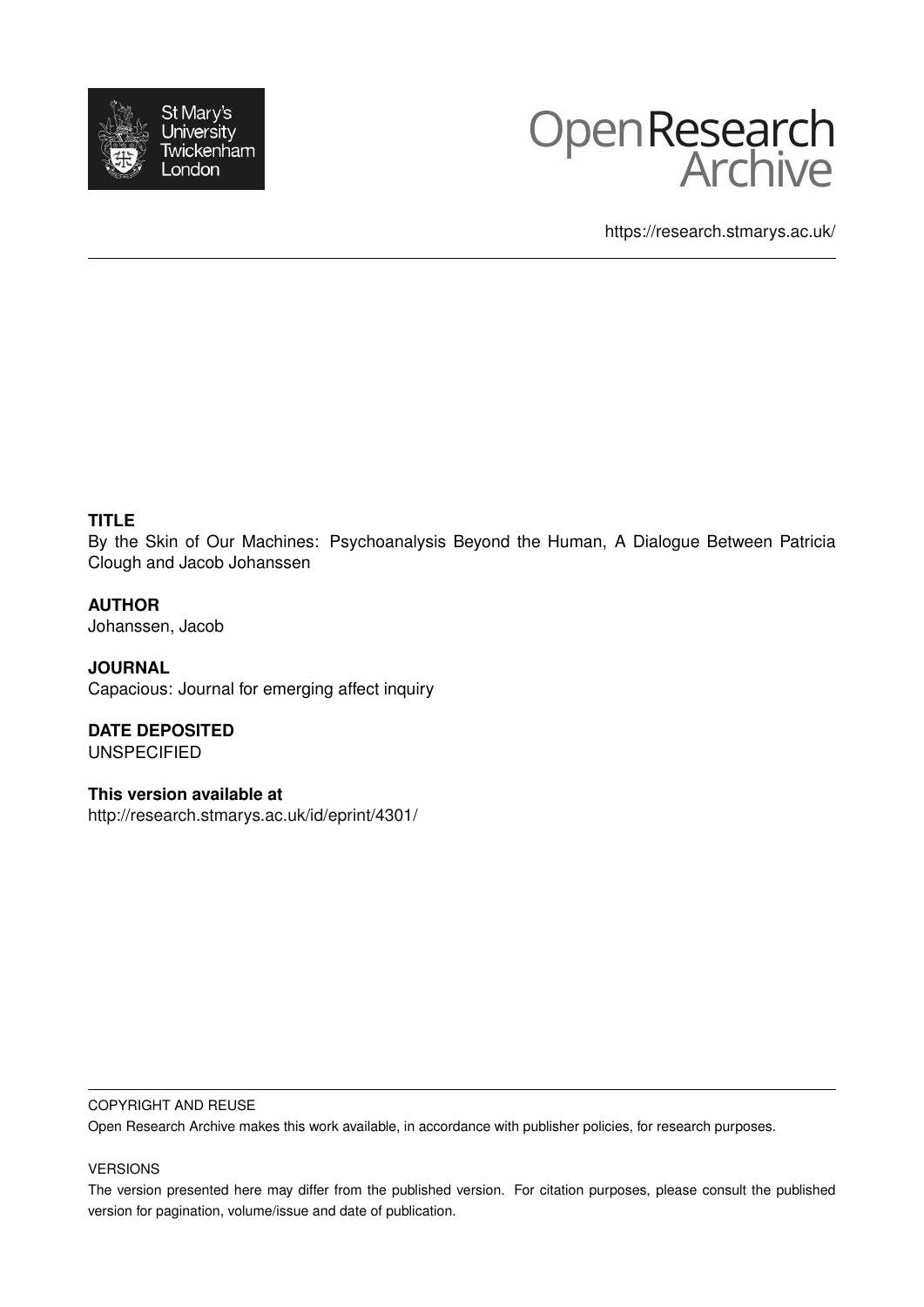# BY THE SKIN OF OUR MACHINES: PSYCHOANALYSIS BEYOND THE HUMAN

A Dialogue Between Patricia Clough and Jacob Johanssen

CITY UNIVERSITY OF NEW YORK AND ST MARY'S UNIVERSITY Patricia Clough and Jacob Johanssen

# Editor's Introduction

Sigmund Freud held a certain delight for machines. His frst model of the system Conscious/Unconscious (Cs/UnCs), in *Project for a Scientifc Psychology* (1895), ran on the energies of afect. Freud, in fact, called it a 'machine.' But the problem was it kept breaking down, so he switched gears by the time of *The Interpretation of Dreams* (1900). Two and a half decades later, Freud offered up one of his most well-known machines through the example of the "mystic writing pad" (1925). The writing pad's three layers operated through the cycling of traces: the traces of sense-impressions on the receptive surfaces of Perception-Consciousness (Pcpt.- Cs.) as a relatively fimsy middle layer; the UnCs as the dark resin of the bottom layer that retained impressions (as memory traces) while also "extending feelers" out toward the external world; the top protective sheet that, when lifted along with the middle layer, removed old traces so that new ones could then be deposited. It's just a simple kids' toy [you might know it as 'the magic slate'] but it offered a wonderful heuristic machine for grasping the fundamentals of the psychoanalytic apparatus.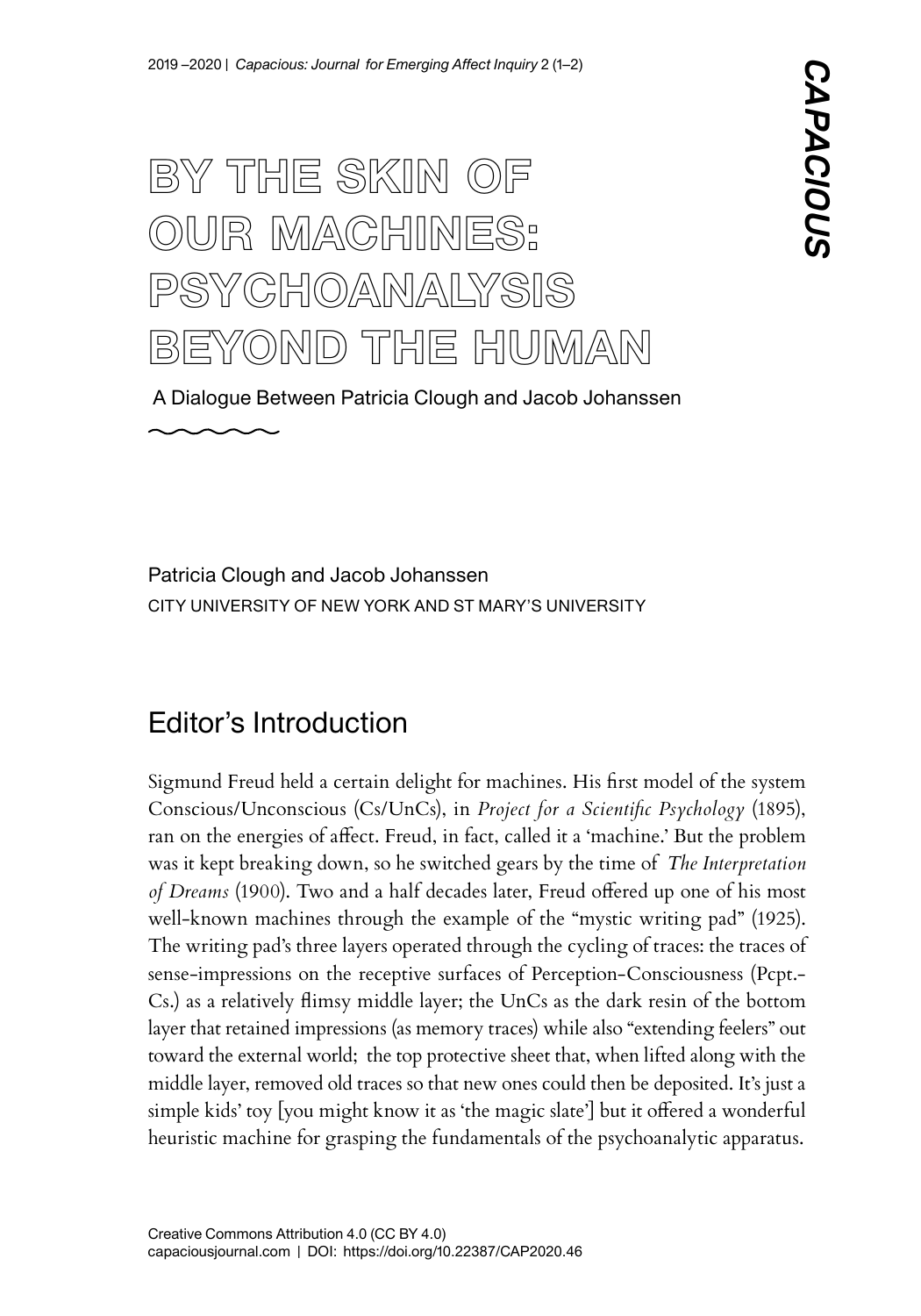Patricia Clough and Jacob Johanssen are likewise fascinated with and highly attentive to the ways that various technological operations in our digital age must necessarily transform the contemporary workings of psychoanalysis. Patricia's career-long commitment to "originary technicity"—the notion that techné and being occupy the same ontological plane, that there is no rift between the technological and the epistemological, no gap between matter and the psyche, no splitting of extension from thought—indicates how the intertwining of the machinic and the psychoanalytic has always been the case. Now ninety-fve years on from Freud's mystic writing pad, computational data-capturings, other-than-human micro-sensibilities, and out-of-body/mind sites for memory storage have certainly stretched -if not often unfastened—any and all skin-topographies of psyche and soma traces and layerings.

In this intellectually generous and lively dialogue, Patricia and Jacob present freshly formed methodological challenges to the more typical interpretive practices of psychoanalysis. They also articulate the crucial role of afect in how we come to grips with the continually shifting relationships of bodies, interiorities/exteriorities, digital media/tions and all of those other present day machines that are, as Patricia reminds, "changing the function of the skin."

—Greg Seigworth, co-editor-in-chief

# **Dialogue**

**JACOB:** To begin with, I would like to say that we seem to have similar interests in relation to digital media, afect, psychoanalysis, critical theory, and how one can think about the embodied, entangled—and at times messy—relationships we have with various media and how those, in turn, are shaped by and give rise to social processes and injustices. I am very inspired by your ideas and I frst encountered your work when I read *Autoafection* (2000); I was drawn to your treatment of television. I found it particularly insightful how you drew on a range of thinkers while advancing, I think, an argument that was still loyal to psychoanalysis, and Freud in particular, in order to think about the (un)conscious qualities of television as a technology. Perhaps we could begin this conversation by talking about your interest in psychoanalysis (and its critiques and developments by thinkers such as Derrida, Deleuze and Guattari, and others) and television as a technology. How did you develop those interests and why did you specifcally turn to television in your book?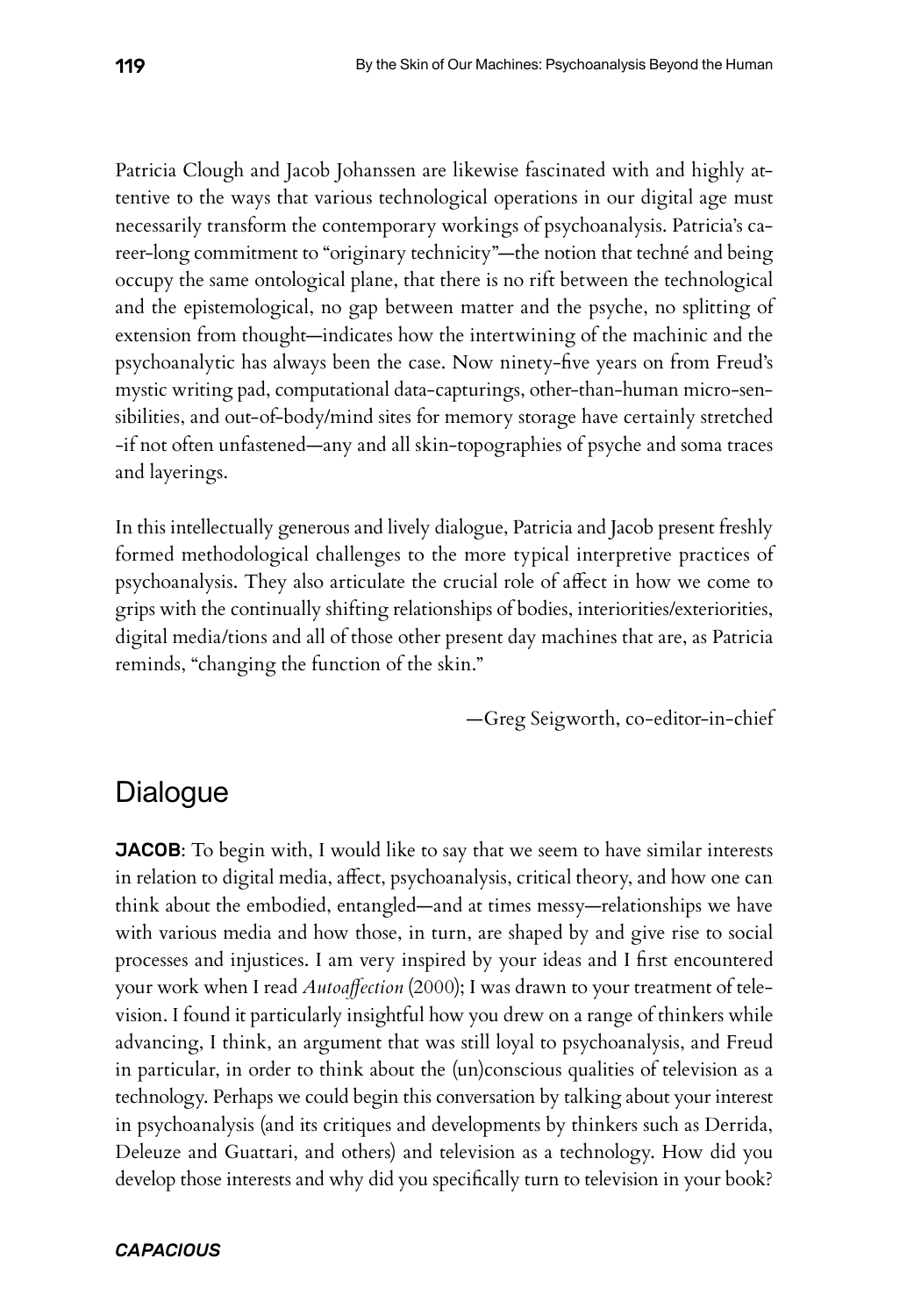**PATRICIA:** Actually, I first wrote about television much earlier than the publication of *Autoafection* (2000); I wrote at a time when much cultural criticism was deeply infuenced by flm theory. Feminist flm theory especially had elaborated a critical blend of Marxism and psychoanalysis in an Althusserian Lacanianism that ofered a critical perspective that held sway up and through Judith Butler's early work in queer theory. But it was in the same year that Butler published *Gender Trouble* (1992) that I published *The End(s) of Ethnography: From Realism to Social Criticism* (1992). It daringly proposed that narrative, then thought to be the basis of all knowledge, was nonetheless transformed with each development of a 'new' media technology. This transformation, as I saw it, was the result of an efort to contain the excesses of each new technology on behalf of governance and economy, thus limiting the potential of each technology by shaping the subject of that technology through narrative adjustment/containment of those excesses. I then suggested that empirical sociology depended on the narrative realism of ethnography that, seemingly without its awarenesss, had changed with each new media technology, afecting the unconscious of sociological representation. Moving from the realism of the novel to cinematic realism, the emotional realism of television, and the commercial realism of the digital, as these were represented by well-known sociological ethnographers, I elaborated a critique of realist representation in sociology and in culture generally. And although at the time I was interested in psychoanalysis, Derrida's read of it, as well as Foucault's, Gayatri Spivak's, Hortense Spillers', Judith Butler's and Donna Haraway's would pull me away from using psychoanalysis as an empirical method for audience study. Rather, it seemed to me that psychoanalysis ofered support for constructing a certain criticism of empiricism, drawing out empiricism's relationship to positivism, narrativity, and realist representation.

So by *Autoafection*, my stakes in television were a matter of addressing the question of subjectivity. In terms of the teletechnological and the changed conditions of realist representation it ofered, transforming too the relationship of economy, governance, the private and public spheres, and pleasure and pain (beyond desire of the cinematic regime). I have always thought of my work with media more as a matter of speculation—of epistemology and ontology—for a critical study of methods of representation, and more specifcally, of the qualitative aspects of quantitative measure.

While television's emotional realism pointed me to affect, the affect it sent me to was at frst more Derridean than it was Deleuzian. In the later 1990's, after publishing *Ends* and when writing about what was then a new genre—autoethnography, I took up the two legendary readings of *Beyond the Pleasure Principle*: the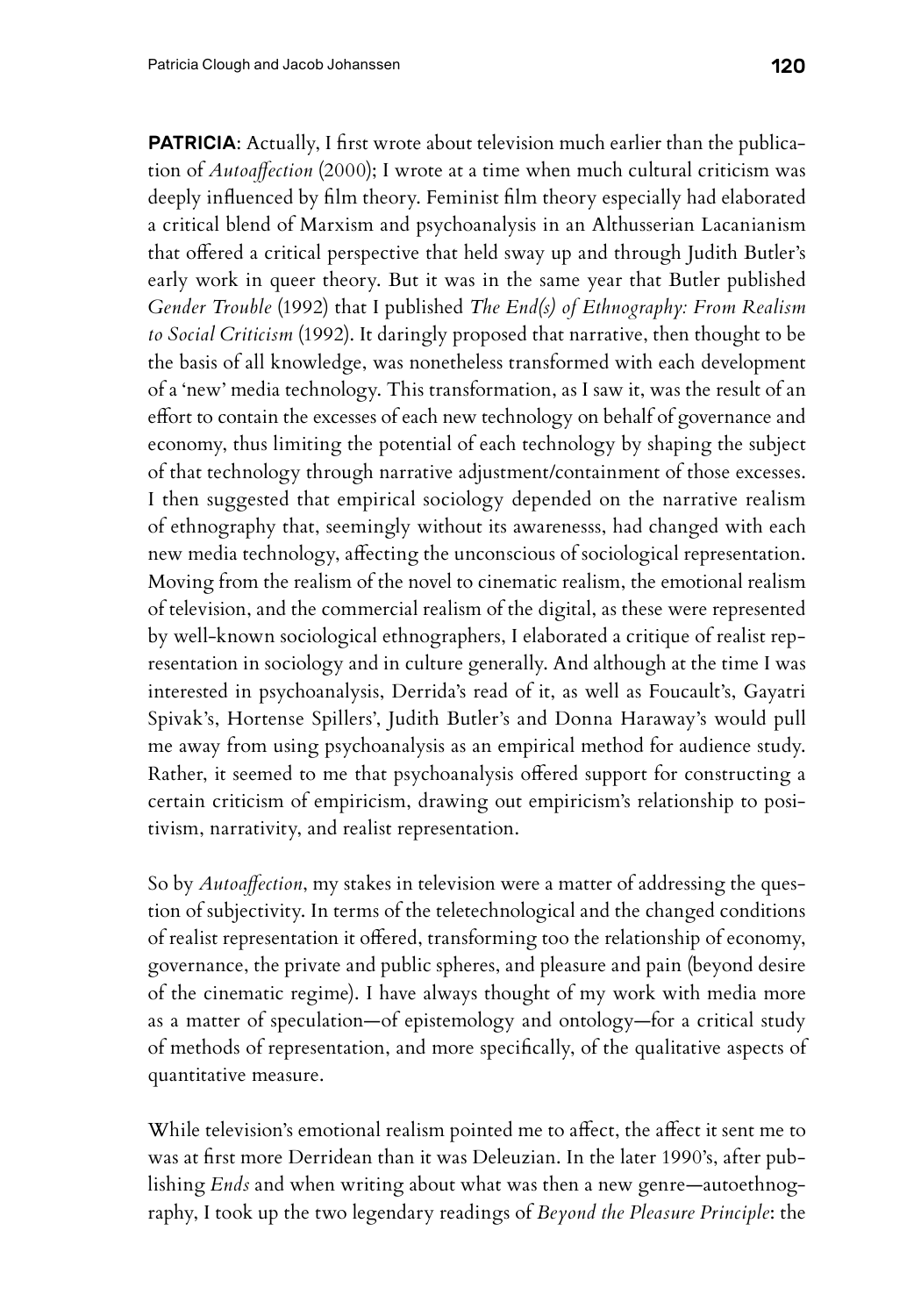one by Jacques Lacan in "The Mirror Stage" and the other by Jacques Derrida in *Post Card*. If Lacan's rereading would deliver terms such as projection, screening, paranoia, narcissism, voyeurism, and the imaginary for their further development in a cultural criticism of flm, Derrida's rereading of *Beyond the Pleasure Principle* (1987) would submit psychoanalysis to an autobiographic criticism--initiating a cultural criticism of autotelecommunication. Reminding readers that the boy, whom Freud describes, is Freud's grandson and that the boy's mother is Sophie, Freud's daughter, who died suddenly while Freud was writing *Beyond the Pleasure Principle*, Derrida suggests that *Beyond the Pleasure Principle* is autobiographical. But of course the autobiographical structure of *Beyond the Pleasure Principle* is barely acknowledged in the text; Sophie's death is only announced in a footnote. As Derrida sees it, Freud's writing is informed by a repressed unconscious concern with loss and therefore with his 'legacy'—not only a familial legacy but also the legacy of the psychoanalytic movement. After all, Freud began writing *Beyond the Pleasure Principle* not only as a counter to Carl Jung's attack on Freud's thinking but also to eliminate the internal tension in his own thought that arose with his own treatment of narcissism (Derrida 1987, 366-368). *Beyond the Pleasure Principle,* Derrida would conclude, not only is an autobiographic writing, it also is an "autobiography of writing" that shows how often writing is a disavowed narcissistic defense against the author's loss of self, that is, the defense against the rupture in a fully known self that is disavowed through narrative suture. All writing is "autotelecommunication"—that is, a communication seemingly from a distance, as the prefx *tele* suggests, but where the distance is only the disavowed distance of the subject from itself (303, 326-337). While psychoanalysis is itself a deconstruction of any authorial dream of recording and transmitting all about oneself, knowing all about oneself, which is what television dreams it can do, in Freud's *Beyond the Pleasure Principle,* psychoanalysis also is shown to turn on this dream, turning it into a narcissistic defense of the author. It struck me that, even before television, all writing is autotelecommunication; television only more fully elaborates or more clearly surfaces the autotelecommunication that is disavowed in modern representation. Thus the intimate link between television and the early discourse on postmodernism.

I concluded that, while the unconscious of modern representation is the unconscious of the oedipal narrative, the *Ur* narrative in flm and literary criticism of that time, there is an unconscious more general than the oedipal narrative, an unconscious of television which is buried in the dream of telling-all, showing-all, giving-all to the other--the dream of full and endless self-knowing and self-ex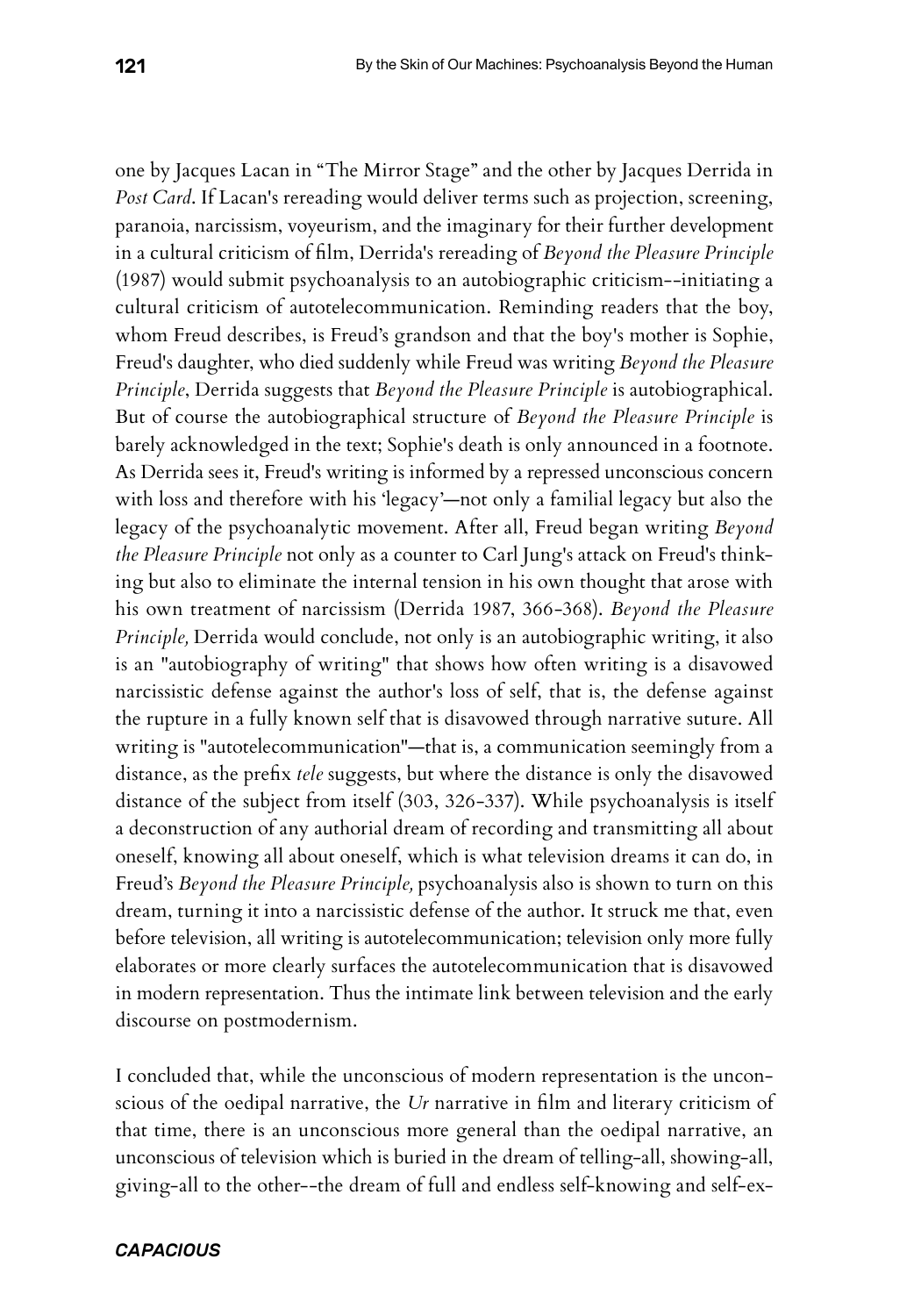posure. In television, the disavowal of the unconscious is in the refusal to feel the distance of the subject from itself by erasing the distance with emotions or feelings endlessly offered to the other. It is the refusal to recognize that all emotions are frst and foremost "autoafections." And this is how *Autoafection* would come to be a book about "unconscious thought in the age of teletechnology" but where autoafection, itself, was seen as the unconscious' spacing and timing of the technological unconscious, or what I would elaborate in that book as the unconscious of "an originary technicity."

In retrospect I see that in each chapter of *Autoafection*, there is a move from Derridean deconstruction to a Deleuzian ontology of virtuality as presented especially in his *Cinema II*, which was more about electronic media as Richard Dienst so brilliantly had argued. Along with that move from Derrida to Deleuze, *Autoafection* was again a reconsideration of realism and representation drawing then on the growing feld of science studies and studies of the body that would lead me further into affect and digital media and computational technology. In other words, I was done with looking at television because teletechnology now meant what I had described already in *Autoafection* as:

the realization of technoscience, technoculture and technonature, that is, the full interface of computer technology and television, promising globalized networks of information and communication, when layers of electronic images, texts and sounds fow in real time, so that the speeds of the territorialization, deterritorialization and reterritorialization of social spaces, as well as the adjustment to the vulnerabilities of exposure to media event-ness, are beyond any user's mere decision to turn 'it' on or of. Teletechnology is both a register and an actualization of postpersonal thought and nonhuman agencies (2000, 3).

A bit of awkward writing but it was the late 90's.

I might add what you might fnd interesting, Jacob; that is, I stopped looking at television even before this, when television was frst broadcasting what would be called reality TV shows. The frst appearance of reality TV turned me away from broadcast television or its content. These shows seemed to me, at least at the time, the near realization of the dream of television: a staged disclosing of the really real time of the self, an effort to absorb any distance in representing, such that the emotion endlessly stirred in emotional realism became nothing so much as an ongoing circulation of afect. Strangely enough, I had already read Brian Massumi's "The Autonomy of Afect," which was frst published in 1995; I didn't quite know what to do with it then, but it would have a long-term infuence.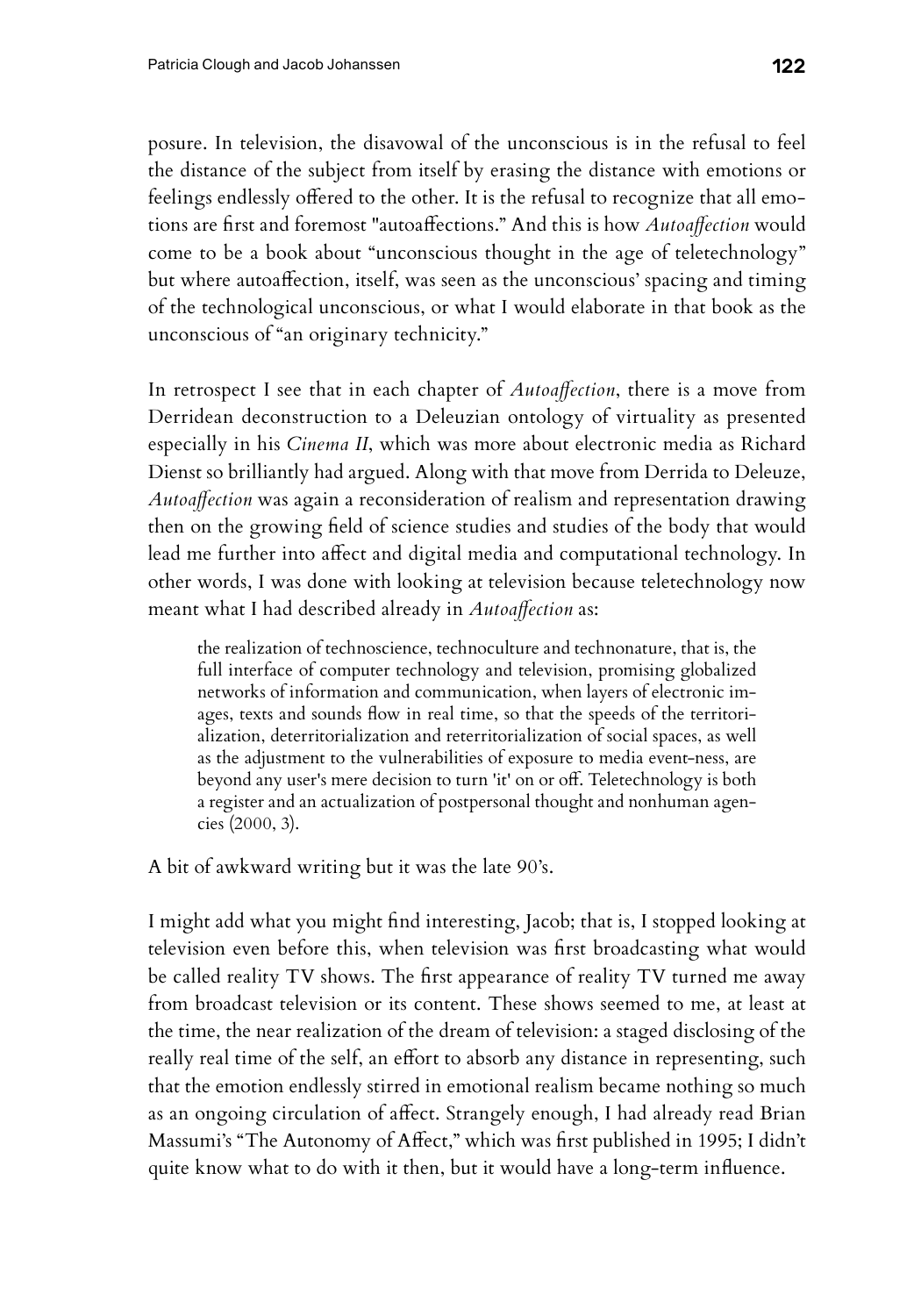JACOB: In *Autoafection*, you suggested via Derrida that teletechnology was already anticipated by the conception of the Freudian unconscious, or in other words, that teletechnology bears traces of the unconscious and vice versa. You elaborated on this through the discussion of the mystic writing pad and Freud's understanding of memory. Freud, we could say, thought of the psyche as a medium and as being technological. Technology also has similar psychological qualities. He illustrated this with the example of the mystic writing pad. As I understand it, the writing pad is covered by a thin cellophane layer that protects the surface it covers. By pressing upon the surface with a pen, one can write on it. It is the pen that leaves traces on the layer that can then be felt on the surface of the pad. The psyche has the same capacity to store and retrieve data which is stored in diferent ways in the unconscious and consciousness. It is the system of consciousness that receives but does not store data or perceptions while the unconscious stores excitations that are retained as memory traces. The system of consciousness excites what Freud called the "memory system" (Freud 1981c) and the memory trace is discharged and becomes conscious to the subject. The memory trace that has crossed the protective shield is produced from unconscious perception and is thus rendered conscious or remembered. I think this conceptualisation is very interesting and lends itself to media, as you emphasise in your book. I also touch on this in my book in relation to Freud's ideas on afect. How would you relate your treatment of the Freudian unconscious in *Autoafection* to contemporary technologies and particularly our ways of consuming television or television content?

**PATRICIA:** What I found most interesting about Derrida's take on the mystic writing pad, Freud's last metaphor for the capacity of the unconscious to receive everything perception registers but does not retain, was his noting Freud's dismay that a hand was needed to lift the top layer in order to erase what is written, A hand was needed to make the apparatus/metaphor work. I took Derrida to be pointing to Freud's privileging of nature or being over technicity. Derrida would propose an originary technicity to counteract an originary being while placing a Derridean X through both. Neither was to be originary; or better, origin was to be indeterminate. The hand that dismayed Freud indicated that there always is a framing, a technical frame, even a technical frame that enables the privileging of nature over technicity.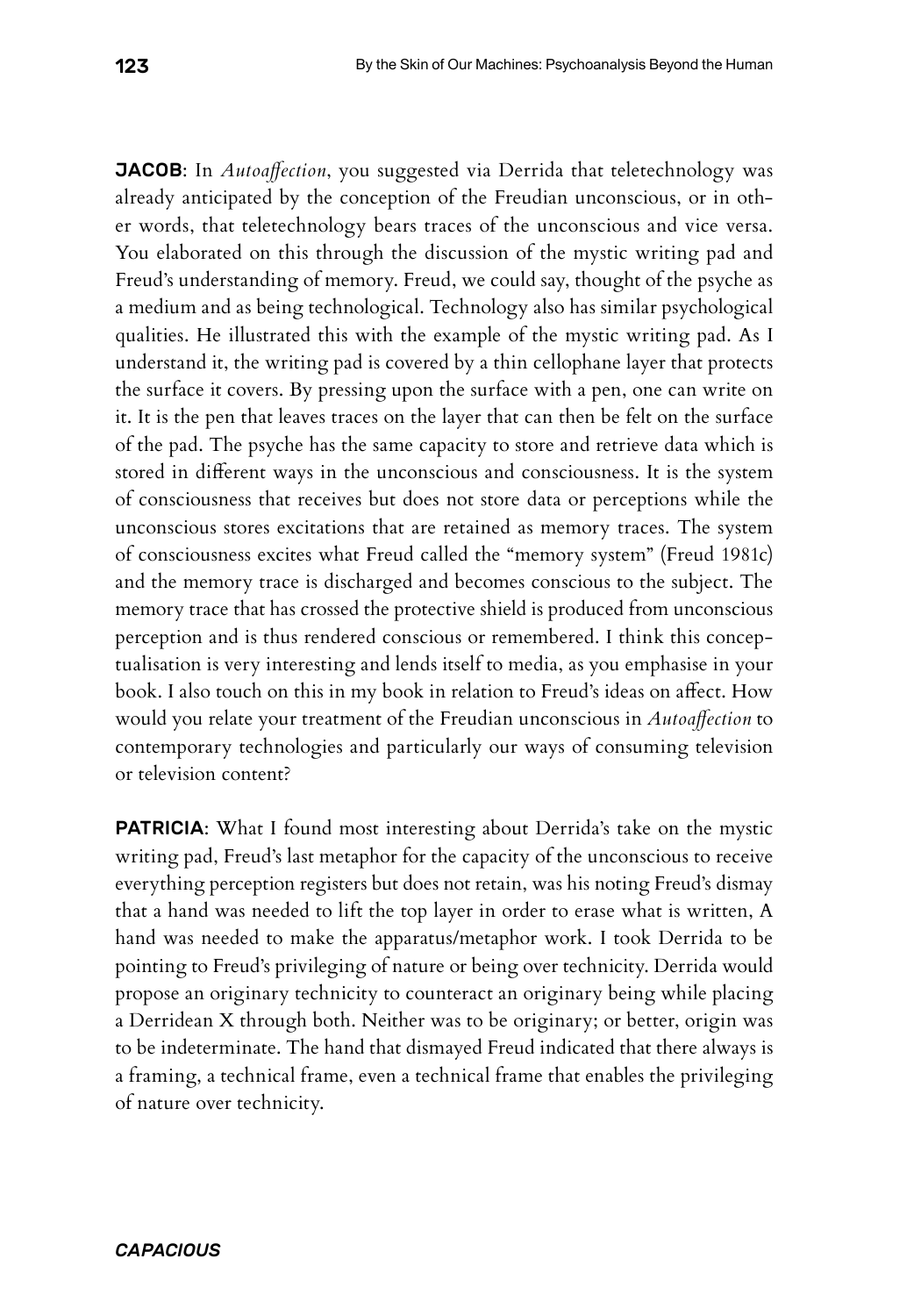In *Autoafection,* the indeterminacy of origins would become for me the potentiality or virtuality of a Deleuzian ontology—not a matter of disavowed knowledge but rather the ontology beyond the framing of the opposition of nature and technicity, human and other-than-human, matter and life and more. It was the matter of a new materialism, a new empiricism (before the recent new materialisms and the new empiricism), a Deleuzian new materialism and empiricism in such works as those of Manuel DeLanda, Elizabeth Grosz, and Rosi Bradotti, that led to the *Afective Turn* in which the social was taken up in its ontological transformation in relationship to digital media and computational technologies, human life and the afective capacity of matter, biopolitics and global fnancial capitalism.

Afect has been taken up since then in studies of digital media, computational technologies, and social media either as a human matter—connectivity of human and machine that is taken often to be disembodying. Or it is taken up in terms of other-than-human agencies with an expectancy of changing the way we have understood the body as an informationally closed organism. Or it is part of a recognition of the degrees of potentiality for self-ordering in the technosphere beyond human agency, suggesting a human and other than human embodiment. For me there is much to think about around the body—our understanding of it, its relationship to those body/organism-based inequalities or violences. However, without being settled on the ontology of the body, human and other-than-human, and with afect no longer only situated in the organism but also in matter or the environment at large, the question about memory is provocative and difficult. For Freud, memory is a function of the body-as-organism, the psyche-soma, the traces laid down in the nervous system. It is an artifact of the temporality stipulated in the move from oedipal to pre-oedipal, always a recovering of the past that is retained in bodily afect and is yet to be symbolized.

But digital media and computational technologies are spawning a diferent thought of memory, linked to datafcation and the search—the 'forensic' search of the cloud or the 'personable' search of the internet and social media. To discuss these searches there is a need to rethink conceptions of private and public, the state and economy that are assumed in Freud's notions of memory and the body, the body and energy. But, more important, the temporality of memory in terms of big data is not that of a movement from the present back to the past, forward to the future. It is something more like the present to the future again and again, a realization of the temporal multiplicity of the present rather than the loss of the past—a change as well in the function of narrative, representation and realism, reintroducing an ontological realism of other than human agencies.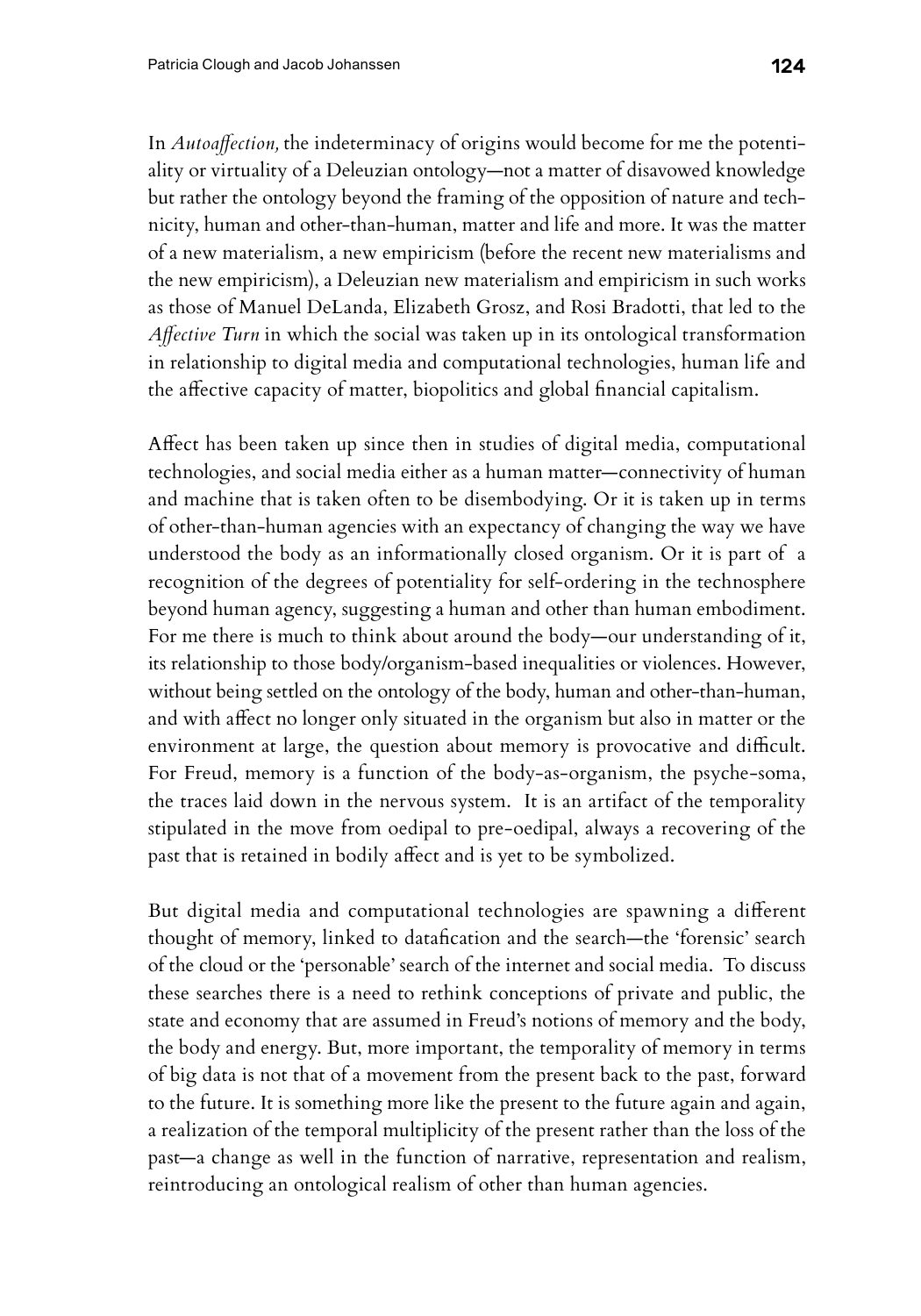In the name of what I have called "the user unconscious," I have been trying to fgure out an unconscious that is both of human and other-than-human agencies involving not only objects that are lost as in psychoanalysis but also objects that are alluring, alluring us to the search. The search has unsettled the notion of internal objects about which contemporary psychoanalysis has become the primary theory; it has unsettled the inside and the outside of the body-as-organism and therefore for the human body, it is changing the function of the skin.

Before I say more, let me turn to you, Jacob, and ask two questions. I was very impressed with your book, *Psychoanalysis and Digital Culture.* Your work engages a rich set of psychoanalytic thinkers, among them Didier Anzieu whose insights I have also found to be useful in working through the user unconscious in terms of a world skin. His usefulness to you is best shown, I believe, in a move in your research from reality television to Twitter and Instagram regarding afect and the body-as-organism. In this light, can you say more about your use of skin ego in relationship to afect and to what you describe, following Freud, as inhibition in the move from television to the digital?

JACOB: Thank you, Patricia. Before turning to Anzieu, I need to say a few words about Freud, because to me, and how I draw on their ideas in the book, Freud and Anzieu are very much connected. I have always had an interest in Freudian psychoanalysis and Freud's work on afect was particularly fascinating to me. The French psychoanalyst André Green wrote a fantastic book on Freud and afect (Green 1999) and there is also book on psychoanalytic theories of afect by the psychoanalyst Ruth Stein (1999). Both helped me to make sense of and work with Freud's ideas around afect which are, as is the case with some of Freud's concepts, often loosely defned and were revised throughout his life. While afect studies are of course a wide and diverse feld, it seems to me that they partly came about in a critical move away from psychoanalysis and the focus on an individual subject with a body as a contained entity (amongst other things such as a critique of a focus on language and discourse that came with poststructuralist thinkers).

However, and I am sure we will return to this in our conversation, to begin with, I want to hold on to a psychoanalytic theory of the human subject as an individual who is situated in particular relationalities and psychosocial dynamics. I believe that psychoanalysis is the best and most complex theory of human subjectivity we have. In that sense, my use of afect theory goes perhaps slightly against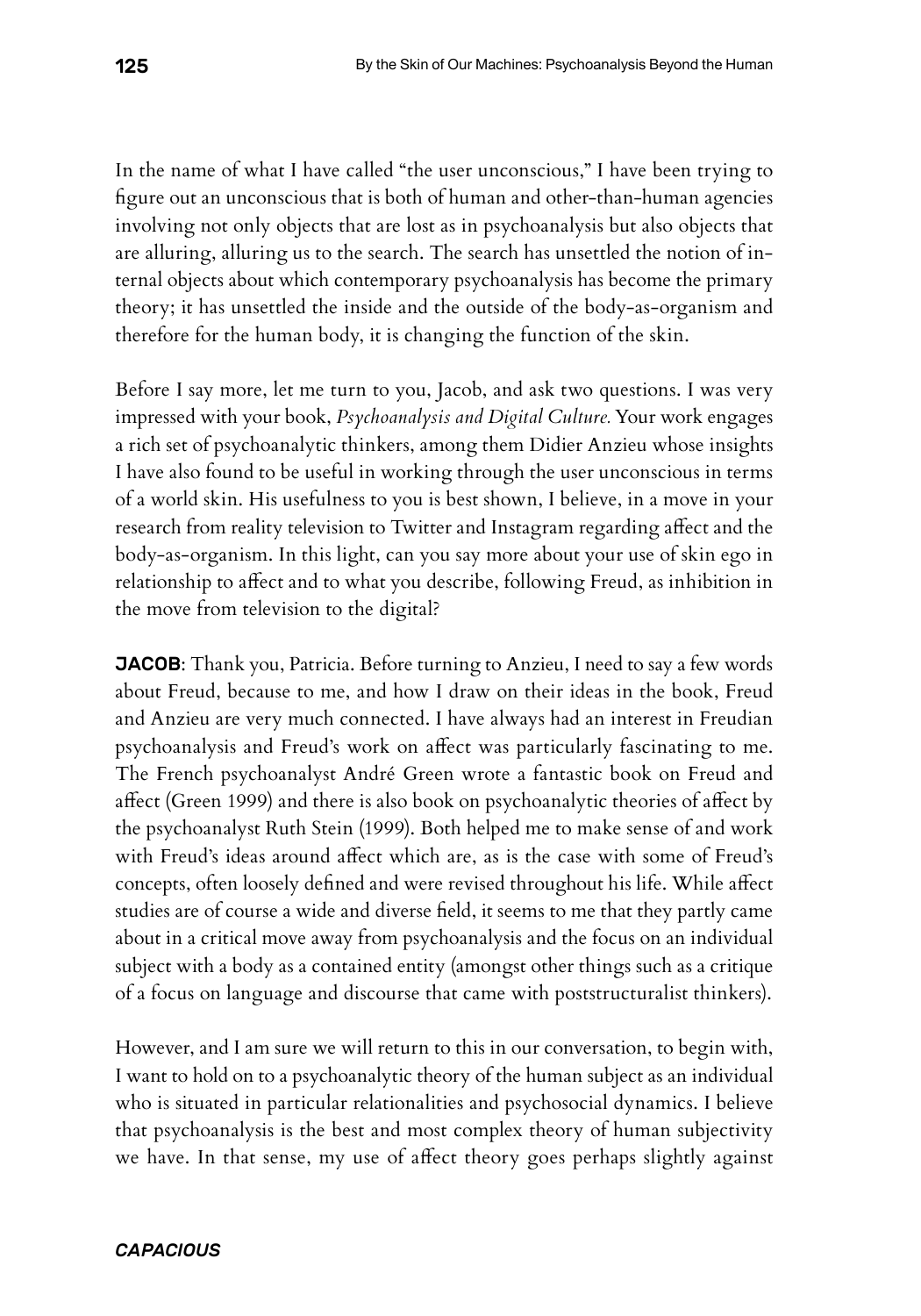some thinkers within afect studies who have emphasized the transindividual dimensions of afect, but I would nonetheless argue that there is some common ground between the two. Generally speaking, afect refers to processes that involve the body, or bodies (human and non-human), and where there is a certain excessiveness involved that is perhaps situated at the intersection of consciousness and non-cognition. Even the 'classic' starting point for many afect theorists, of afecting and being afected (Spinoza) or Massumi's work (1995) which you also mentioned is useful here. All of those ideas, we can also fnd in Freud.

For Freud, afect is a subjective, bodily experience that is at frst felt rather than consciously known or understood. It is a kind of momentary bodily dispossession. The experience is, but does not necessarily have to be, subsequently refected on and rendered discursive by the subject. This is also very relevant for the consulting room when it comes to phenomena such as acting out or particular symptoms. I fnd Freud's early work on afect particularly interesting (Freud 1981a, b, c); we could also refer to this as the 'discharge model'. An afective experience can occur in relation to a particular stimulus (e.g. a sequence on television) and it can also be unconsciously activated by a memory that somehow relates to that particular sequence for example. For Freud, an afective experience is either pleasurable or unpleasurable in how it is felt by the subject. Those experiences are feeting, momentarily. They are discharged, as Freud called it, and leave the body. This conceptualisation of afect is in my view very apt for media use, such as watching television or using social media, because of the fast-paced afectivity that is, as you have also argued in your earlier response, so inherent in media content. It allows us to think about how we are being afected by media on a bodily level. However, Freud's idea of afect is still rooted in the individual subject. I want to think of afect as more relational than Freud did, and his sometimes cryptic discussions also lack a sensual, or phenomenological, element of afective experiences.

It was Nicola Diamond's (2013) book on psychoanalytic understandings of the relational body that introduced me to Didier Anzieu. Anzieu, draws on a number of psychoanalysts (Bion, Winnicott, and Bick) but, I think, he is deeply infuenced by Freud. His notion of the skin ego is partly based on Freud's idea of the protective shield which Freud developed in the *Project for a Scientifc Psychology* (Freud 1981a) and in *Beyond the Pleasure Principle* (1987). Taken together with Freud's theorisation of the ego as a surface entity, the protective shield is an envelope that enwraps the psyche and, as Anzieu stresses, is also the skin on someone's body. It is virtual and material. The skin ego comes into being as the baby is in deep, afective contact with individuals around her (and those are of course often the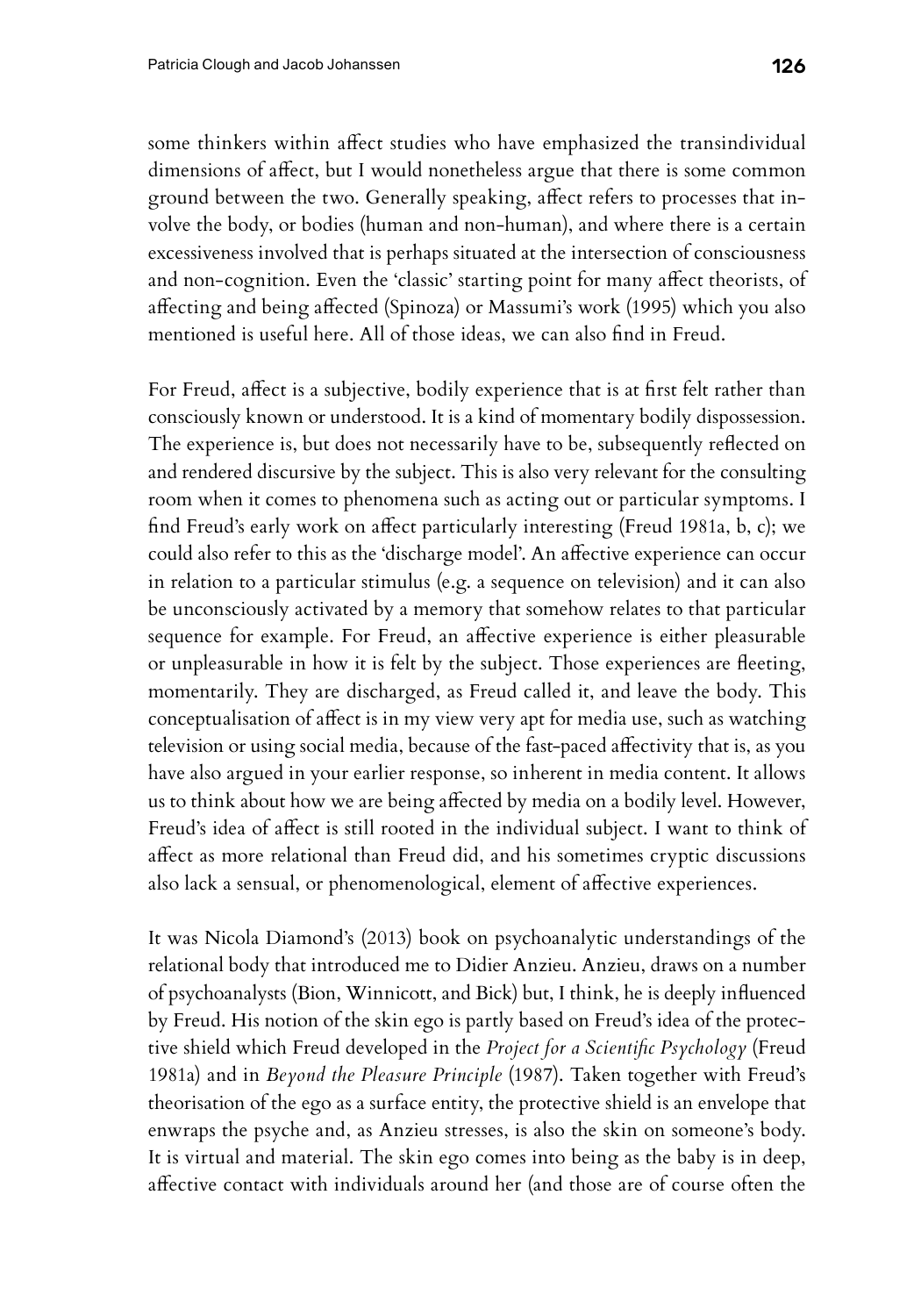mother and father or other primary caregivers). The baby's skin ego is an envelope that is made up of sensual experiences (touching) and also a secure boundary that protects. The baby arrives at a sense of self through and with others. The baby is touched, held, rocked, etc. and thereby the skin ego is formed and the baby of course responds to those afective messages of being touched, talked to, etc. by touching and gesturing herself. Those afective experiences allow for an ego to emerge. The baby not only feels held and protected, but also has the fantasy of sharing a common skin with the mother (which is eventually separated into two egos). Anzieu writes in this context: "to be an Ego is to feel one has the capacity to send out signals that are received by others" (1989, 62). This beautiful quote struck me, because of how similar it sounds to how digital media operate. Signals, or code, are sent out and received by others and this often occurs in a cocoon-like manner. We are deeply intertwined with media, devices and so on.

I discuss this in more detail in my book, but we can also think of the skin ego as being characterized by diferent experiences that are discharged by the baby and are often of course highly pleasurable and also unpleasurable. The skin ego, I think, allows us to re-introduce the social and the sensual-afective into Freud's afect model. The frst ways of communicating and relating to others, what you call an "originary technicity," are thus afective and they do not involve vision, as Lacan would argue, but touch and the body as a whole. I also fnd the virtual and sensual-material qualities of the skin ego very valuable for thinking about afect and the body in relation to digital media. Perhaps media have such an important status in our lives because they relate to a primitive afective state of relational processes around the sending and receiving of signals. I'll answer your question on inhibition as part of my response to your next question below.

**PATRICIA:** In your work, you make use of psychoanalysis in interviewing viewers and users. Can you say more about how this approach works; what kinds of realism and empiricism do you think you are employing?

JACOB: In response to my frst question, Patricia, you said about psychoanalysis and empiricism: "[r]ather it seemed to me that psychoanalysis ofered support for constructing a certain criticism of empiricism drawing out empiricism's relationship to positivism, narrativity, and realist representation." I completely agree with this and I think psychoanalysis is a useful project for critiquing a focus on rationality, positivism, and empiricism within other disciplines. My own discipline of media and communication studies can be particularly enriched by psychoanal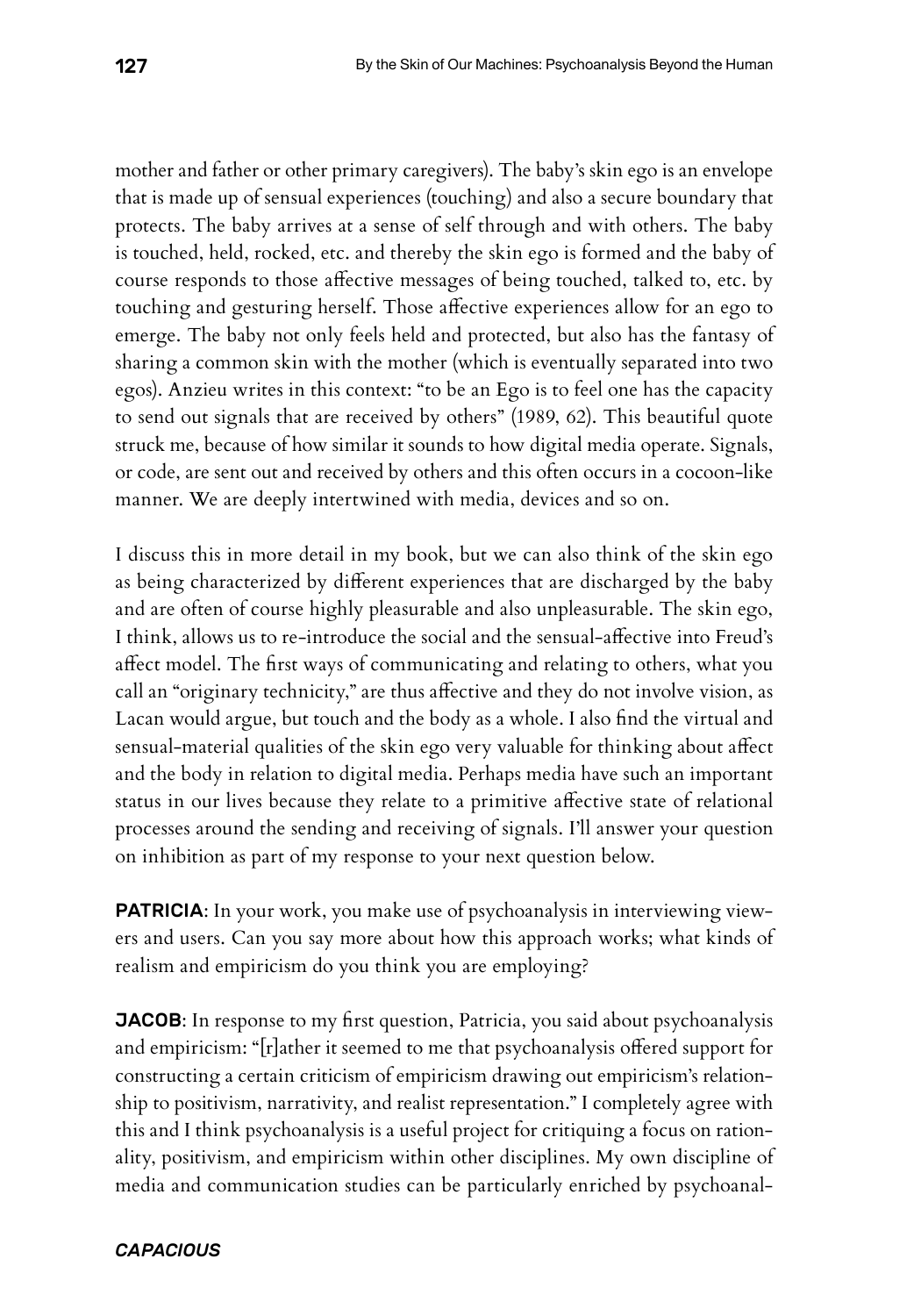ysis, because the human subject is either taken for granted and undertheorised, or regarded as a completely rational and refexive individual. I think the legacy of feminist flm theory and other work on media, which are more exploratory and philosophical we could say, is really fundamental for psychoanalytic research into contemporary technology. I was trained in empirical research and I wish to combine the two. Empirical media research, often unconsciously (I like what you write about sociology's unconscious in *The User Unconscious* in that respect), very often operates with an assumption that human beings are able to fully know the reasons for watching a certain show on television for example, and that they are able to speak about this in interviews for instance.

Methodologically, I draw on how the technique of free association has been adapted by the psychosocial scholars Wendy Hollway and Tony Jefferson (2012) for social research. I conducted interviews with viewers and users and encouraged them to freely associate without too many interventions on my part. In this way, narratives are potentially less governed by consciousness and there may be aspects that are made conscious in interviews. In the diferent projects that I discuss in *Psychoanalysis and Digital Culture*, I wanted to understand how individuals were biographically invested in the media that they use, or in other words what the relationship was between their biographies and digital media. There were moments in many interviews when individuals would suddenly remember an experience, something from the past, or when they would speak more freely about their self-representation on social media for example. Such moments were aided by free association.

I think what you say about the nature of television, Patricia, is really insightful. How interesting that you turned away from television when reality TV became popular. It was reality television that got me interested in afect studies. As some scholars have argued, reality television is so much about a kind of excessive display of afectivity and bodies. I wanted to understand in a more complex manner how audiences responded to such content and how it afected them. Freud and Anzieu are particularly useful for thinking about such questions I feel, because afect is situated at the intersection of, or is in tension with, the discursive and non-discursive. For Freud, once an afect is discharged, the individual might be able to refect on it or articulate what that experience was like.

This was also evident in my interviews, particularly with those viewers of the reality show *Embarrassing Bodies*. They tried to articulate an afective experience they had had when watching the programme, e.g. in relation to a very graphic surgery sequence, but they could not fully do so. They explained that they had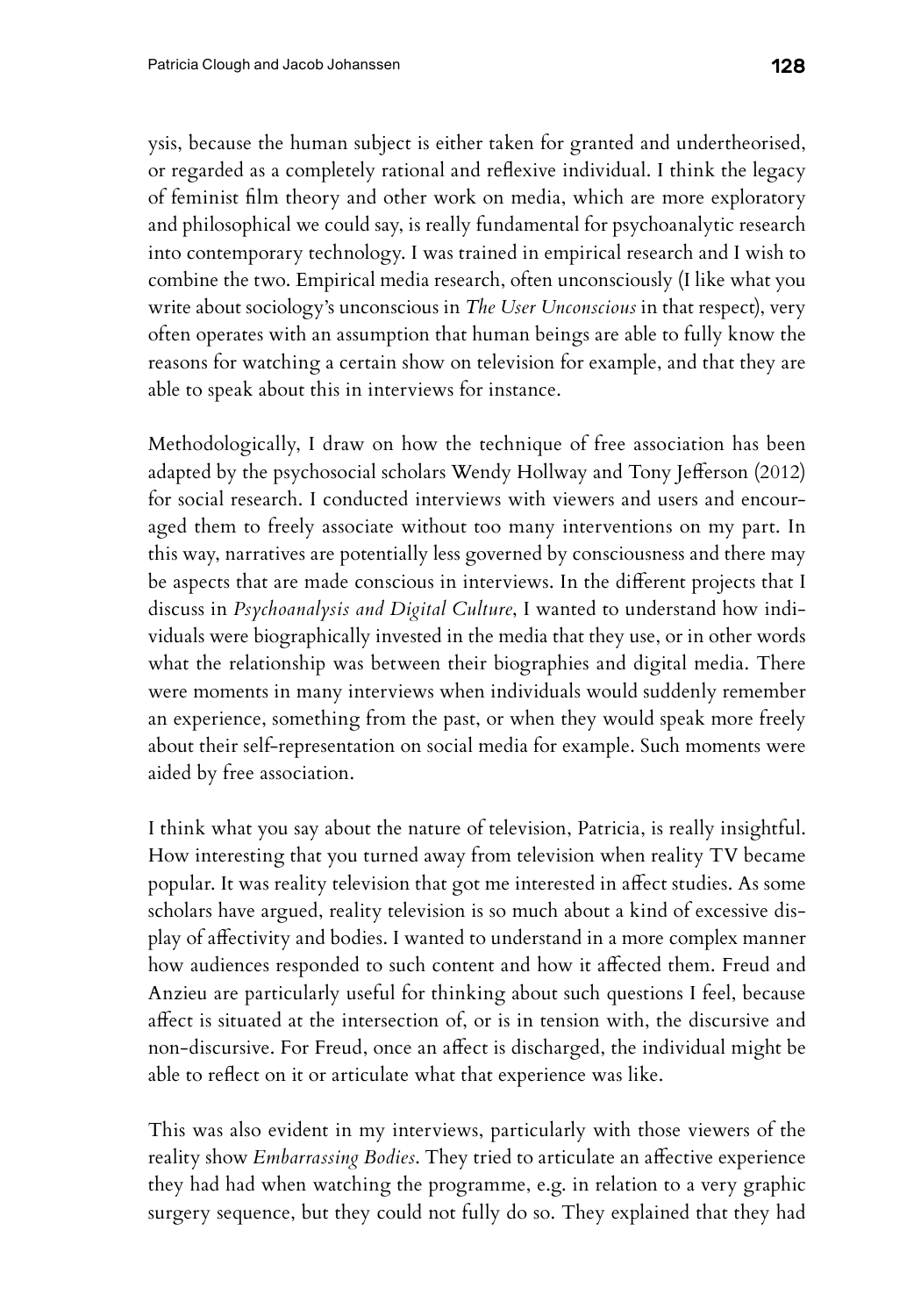to look away from the television screen sometimes, or that they did not know why they had such afective experiences. Those were attempts to turn particular afective experiences into language. At the same time, many interviewees spoke of the programme in very pleasurable terms and that they liked the doctors in particular because they were always able to help. The interviewees had also spoken to me about their bodies and particular bodily experiences (related to trauma and illness for example). I concluded that they used the show to work through some of their own afective-bodily states and that the show functioned similarly to a skin ego for them. They were enwrapped in a containing environment which is periodically broken through afective experiences which relate to their biographies. This working through, however, happened unconsciously. None of the interviewees spoke of it in such terms and they did not make a connection between their own past experiences and the show. So it was this non-connection which they spoke about that led me to conclude that there was an unconscious connection which was facilitated by the television programme.

Regarding your previous question, Patricia, I use Freud's notion of inhibition to analyze some of those individuals' narratives about using social media. I can now comment a little more on it. Social media facilitate very important and healthy forms of communication in today's world, but at the same time there is an obsession with the idea of sharing. Sharing everything about ourselves. This is closely connected to afect and the need for us to show how we are afected by others and are in turn afecting them. We are told to be relational on social media and other digital platforms. We may draw a connection to Anzieu's skin ego here, because the subject is formed and develops an ego through sharing. The baby has the illusion that she shares a common skin with the m/other. Anzieu notes in this context that the baby has the illusion, "that the person on the other side of that wrapping will respond immediately, and in exact complimentarity, to its signals; this is the reassuring illusion of an omniscient narcissistic double always at its beck and call" (Anzieu 2016, 48). There is a striking similarity here to how our modes of communication operate today. An accelerated relationality where we are expected to share and immediately respond. However, there are aspects of ourselves which we are unable to share online. The *Embarrassing Bodies* viewers also spoke about their use of social media and they did not share anything about the show online (or offline in many cases for that matter). I argue that they were inhibited because of how strongly they were afected by the show. So in a way, there were conscious as well as afective and unconscious constraints which shaped the way they used social media.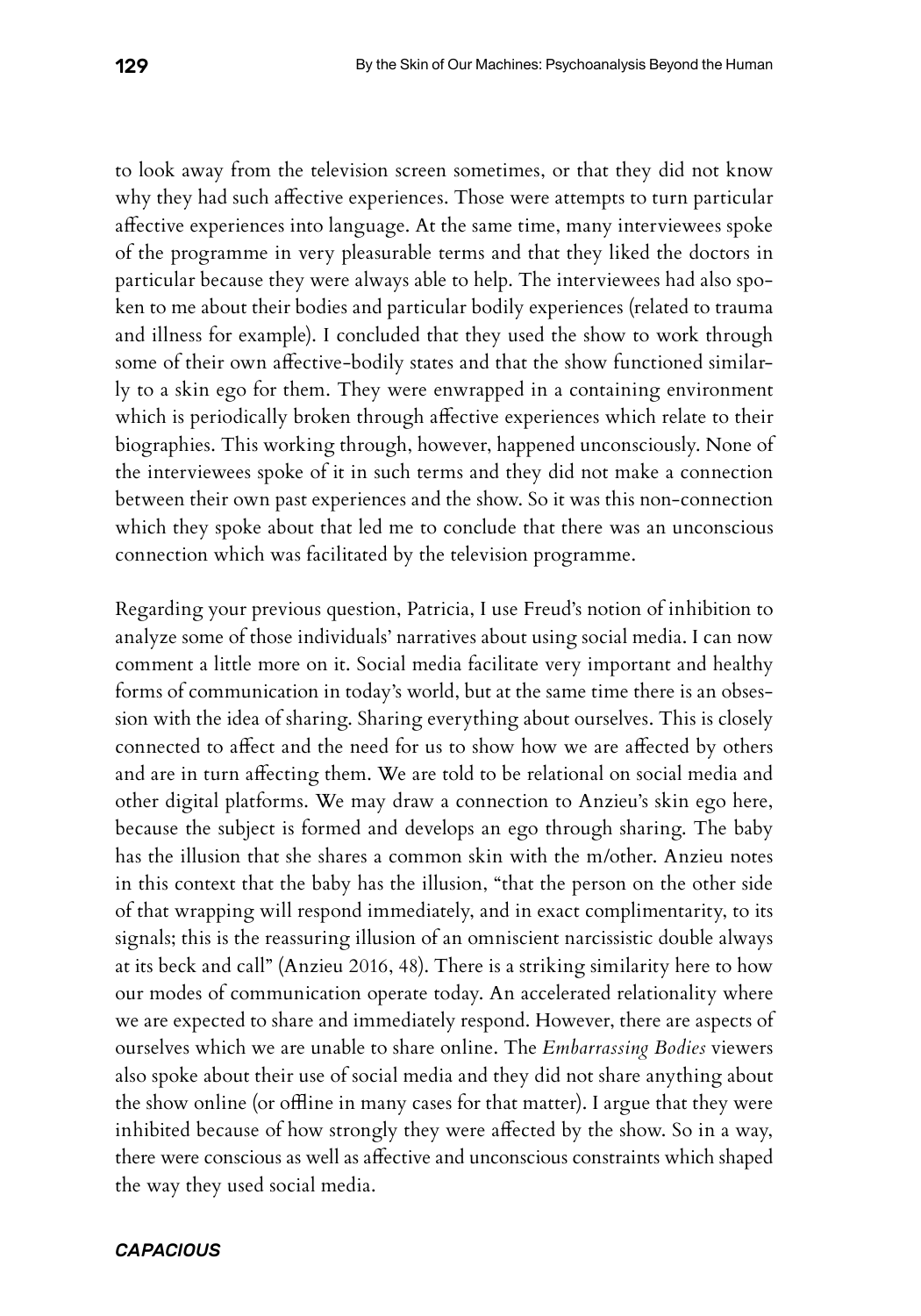Coming back to the question of empiricism once again, I think it is important to emphasize that I am not psychoanalyzing research participants. I have to be very careful regarding the interpretations that I make about their afective and (un)conscious investments in digital media. This was one the criticisms of early cultural studies scholars against screen theory / feminist flm theory: that they had invented a subject who would do things for them as it were (unconsciously identify with the protagonists, etc.). I think those criticisms were perhaps too generalizing and dismissive, but they nonetheless open up a problem for empirical work that draws on psychoanalysis. In that sense, for interview-based research, all analyses are based on the data and particular discursive moments which may point to contradictions, complexities and so on which, in turn, relate to specifc psychoanalytic concepts.

For my next question, I will turn to your recent collection of essays *The User Unconscious* (Clough 2018). I really like the term "the user unconscious, " and I share your idea that digital technologies are altering and shaping the unconscious itself and have themselves unconscious qualities. I quote from your recent commentary on Haraway's *Cyborg Manifesto* on the *Public Seminar* website:

The user unconscious, I therefore have suggested, is a matter of afect, in psychoanalytic terms, the force of seeking lost (infantile) objects, operating, however, in a networked environment of objects that along side those lost are those that are not lost but rather are lively and not containable brought by datafcation out of reach of human consciousness and bodily-based perception, that is, an environment of the endless availability of the search that in itself supersedes fnding an object. This endless searchability supported by datafcation is another way of posing the liveliness of objects or their other-than-human liveliness that suggests an embodiment of the I and the unconscious that is human and other than human, yet to be fully engaged as a matter of subjectivity and sociality.

Related to your notion of the user unconscious, I am interested in discussing what you and colleagues (Clough et al 2007) have called "afect-itself." You seem to be specifying and defning something with that term which, at the same time, is difficult to define. Generally, affect studies operates with many conceptualisations of afect that, to some extent, all resist defnition of what we actually mean by 'afect' in a way. In the article, you want to situate afect at all scales of matter. Afect-itself, then, is the process of how diverse modalities and phenomena are being subjected to measure. You give examples, such as:

pre-individual capacities ranging from preconscious human bodily capacities, to human genetic materials functioning outside the human body, to the capacities of computer programs to elaborate scales of complexity beyond the specifcations of the program, to the capacities of bacteria to cross species now lending to a reconceptualization of evolution, as well as becoming a model of bioterrorism. (Clough et al, in Clough 2018, 3)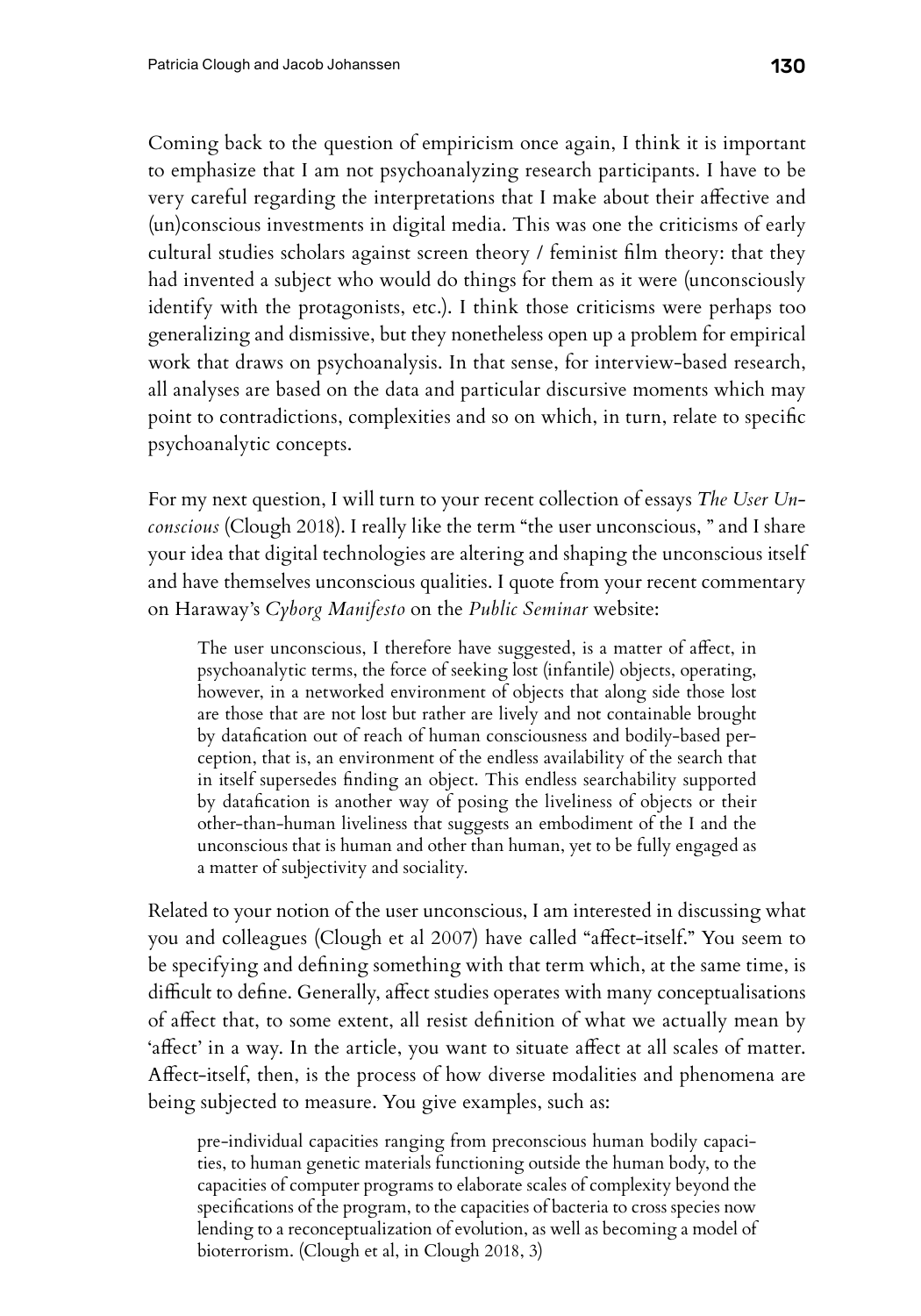You then relate this to affective labor in order to rethink the body of the worker as something that is not a closed being to whom afect belongs. If I understand you correctly, you argue that there is an abstracting of the human body in certain forms of work that disregards the individual body as one who affects and is affected. You are conceptualising afect-itself as something that is about the "dissolution of the distinction between organic and nonorganic life" (ibid, 11). You then relate your discussion to fascinating insights from quantum physics, information theory, and new materialism. Finally, you also discuss the relationship between value, measure, and afect. Afect has become a means of measuring value, or re-valuing activities and processes that go far beyond issues around work and exploitation but concern populations' (and individuals') "capacities for living" (ibid, 20).

Taking all of the above into account, I was wondering if you could say a little about what led you to defne afect in that way? And perhaps following on from that, I also have an interest in afective labor which articulates itself quite diferently. In so far as I take issue with Hardt and Negri's lack of defnition of what they mean by afect, and I argue in my book that a subject-centred model of afect is helpful when it comes to thinking about the individual who, after all, is the one carrying out afective labor. A similar point has been made by Kylie Jarrett in her monograph *The Digital Housewife* (2016), specifcally when it comes to digital labor and our ways of using commercial online platforms for example. I want to think of afective labor as subjective, bodily potentials that are of course interwoven with the social, but are nonetheless about individual bodies. What are your thoughts on all of this?

**PATRICIA:** It was in an attempt to theorize the changing image of the body that my students and I developed the concept of "afect-itself," drawing on current mathematics and physics (as Marx had in his time and Freud too) to redefne the body. Taking up the ongoing discussion about what then was described as immaterial labor, we proposed that laborers' bodies were no longer central to the production of surplus value but that bodily capacities or afective capacities were. These capacities were part of the accumulation of wealth displacing the human laborer's embodiment of labor-power with the laboring of afective capacity at every scale of matter, an informing of energy at every scale of matter. Sometime after theorizing afect-itself, I would come to notice media studies scholars who were shifting their attention from the nonconscious afective relationship between human user and technology to the technology's nonhuman cognition, itself. Hayles (2017) would explain that,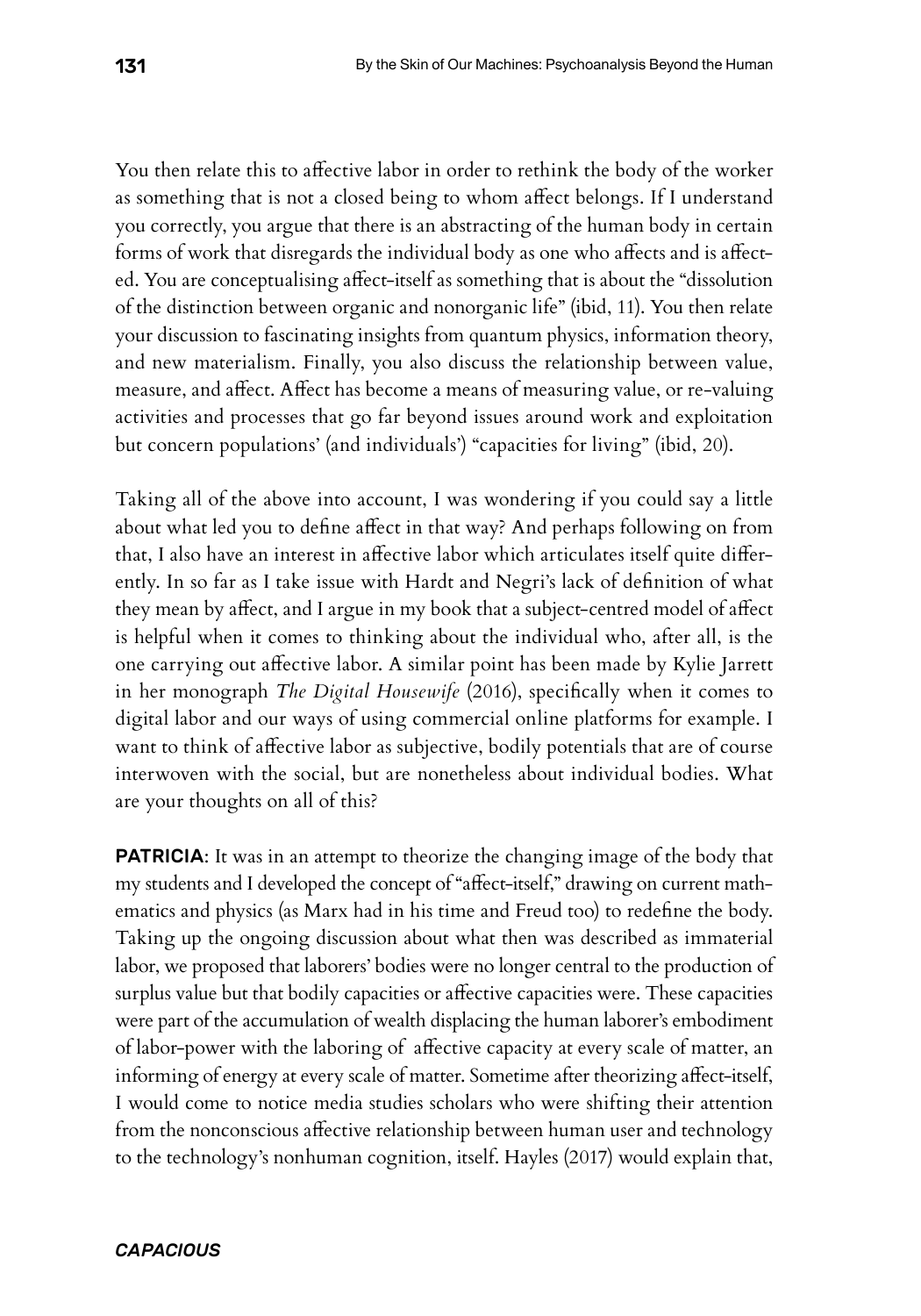"part of the contemporary turn toward the nonhuman is the realization that an object need not be alive or conscious in order to function as a cognitive agent" (216). Of course humans still labor and you, Jacob, have made an argument for users of digital media to be laboring—free laboring as Tiziana Terranova (2000) noted long ago; that they emotionally or affectively labor in consuming digital media. I agree, and there still are laborers laboring all over the world. But the production of wealth that defnes fnance/data capital today is the larger arena in which all labor comes to value. Here taking up the derivative logic of the market is important (but I won't be able to go into it now, except to say that Randy Martin proposes that the state is separating from the nation as the capitalist economy is global and nothing coheres, but this incoherence has found itself to be productive economically in capitalism). That the subjects' use of digital media continues to contribute to datafcation is relevant here, as it makes anything you have identifed as afective labor to the fnance/data market more central to the production of wealth.

Again, something more than the human body or the rational mind is involved here, or the human body and the mind have been opened to the other strata of matter-energy from which they arise and remain in touch (opened by datafcation to a worldly sensibility as Mark B.N. Hansen (2015) would put it). That is why I recently have described the user unconscious in terms of a YOU, that composite of an I and its data traces as well as the data fed forward to it from others, including other-than-human others, and whose embodiment is human and other-than-human beyond the organism and the skin, with a cognition that is human and other-than-human. I want to suggest that there is a new diagram, as Foucault would put it. But I also want to be careful to note that it is actually a new more complicated mix of diagrams—for example, disciplinary, control, and beyond control (see below).

This is important to a critical take on datafcation. With the recent turn to datafcation, a certain violence is unleashed with the speculation on the capacities for life and death, or futurity, beyond the containment of the body and the mind—the economy of afect-itself. Certain populations, those already long violated in their very defnition as less-than-human, abandoned, or at-risk, now not only continue to be subjected to these defnitions, but in addition are subjected to the speculation of their capacities. While we all are dividuated and subjected to speculation of our capacities, some are more violently or at least diferently exposed to and by the social technology of control operating across the whole feld of experience in what no longer even can be imagined to be the liberal arrangement separating economy, state, civil society, the private and public spheres, as this arrangement is displaced by the circulation of a global network of fnancialized capitalism.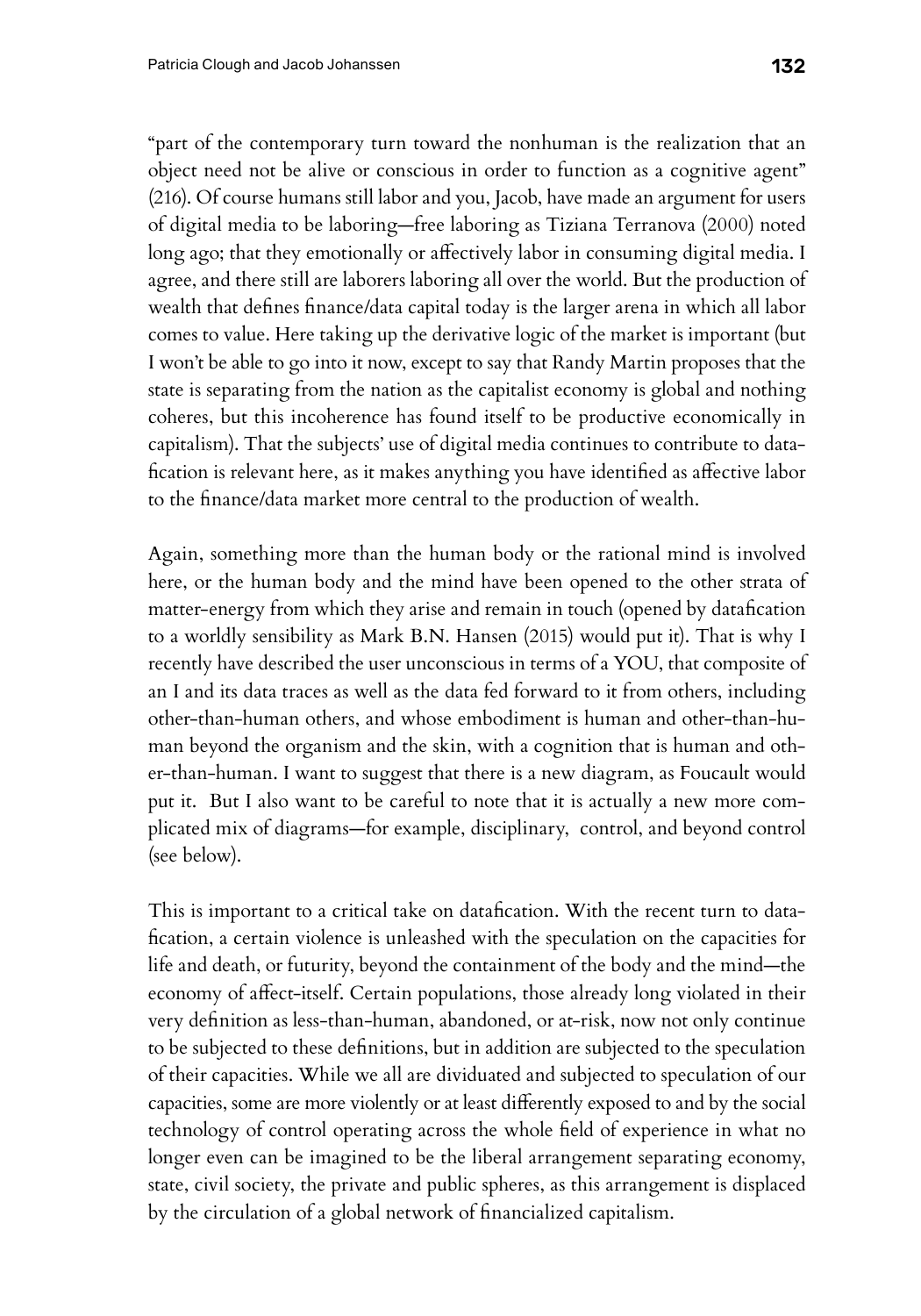As such, populations diferently marked by race, class, gender, sexuality, debility, and geopolitics play their part diferently in what has now become the privileged capacity to disavow our always already being networked in the socially mediated use of data, which allows the use of digital media to feel personal and private or, at least, ascribable to the legality of private property. Following that, the calls for protections of privacy and ownership of data in the rights of individuals further displaces the violence unleashed in the undoing of the liberal arrangement, as privacy becomes more a matter of the personal and the networked in the state of global fnancialized capital. That is to say, the unleashed violence is being absorbed as every diference becomes the grist of the algorithms operating in digital media and datafcation, albeit diferently for diferent populations but where the body-as-organism is no longer the predominant site of diference and where thinking no longer is distinguished in terms of rationality or reason opposed to instrumentalism. But it is here too that the drive for being in touch with a larger milieu of others, among them other-than-human others, a sensibility of worldly entities or objects, still carries the recognition of a sociality yet to come, a capturing of the indeterminacy of the algorithm unto life. Here I have turned to Jean-Luc Nancy's notion of inoperative community, following Wendy Chun (2016) who rephrases it as "inoperative we," the larger context of the YOU. The 'we' is inoperative because it is impossibly operative in its arising and falling away, back into noise again and again only leaving traces. Yes, Jacob, you are right to be worried that instead of the potentiality of a sociality yet to come, we might fnd that there is an insistence on individualism, that each of us is an individual and seeks the comfort of a skin ego enwrapped by a highly functional platforms that we depend on for living. I think here is the tension between psychoanalysis and technology urging a rethinking of the subject, the body and the mind.

JACOB: Thanks, Patricia. I would like to talk about what the developments that are often subsumed under the term 'big data' mean for the status of the human subject. In your chapter "The Datalogical Turn" (Clough et al 2015), you write the following:

With the datalogical turn, therefore, not only is there a decentering of the human subject, but the defnition of the bodily also broadens beyond the human body or the body as autopoietic organism, and as such, bodily practices themselves instantiate as data, which in turn produces a surplus of bodily practices.

So too, the diference of the inside and the outside the system is undone and a question is raised as to what environment is (Clough et al 2018, 105).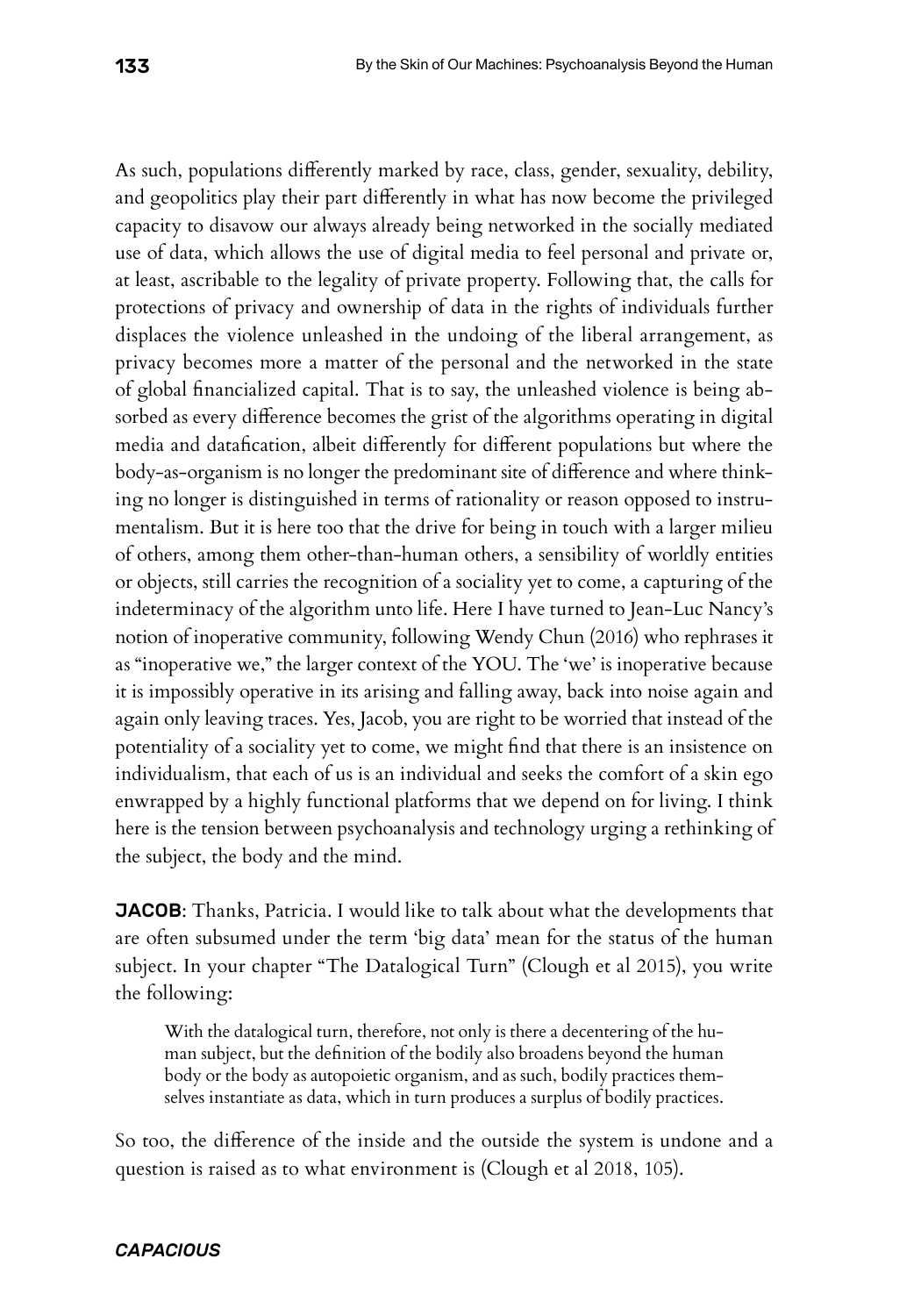I think this is a very powerful and apt characterization of what is at stake when everything about us and around us is being turned into data or in some way being linked with digital data. I would agree with this characterization, but I would also argue that such a decentering of the human subject falls back on the human subject, that is the human subject who thinks of herself as being centered and rational, in positive as well as threatening ways. The two of us are probably more interested in the latter, given our investment in psychoanalysis, so I would argue, as I do in Chapter 6 of my book, that those practices around big data and data accumulation can result in fragmented, polarized senses of who we are and how we appear online, on digital devices, in relation to technology etc. We have so little control over and knowledge of what happens with our data, which are tracked and appropriated, that this can result in anxious, even paranoid, subjects. Where it feels like we as subjects with some level of agency are being immobilized and made powerless in relation to our data. Those data can come back to haunt us or afect us in very profound ways. So this fragmentation of our subjectivities and how the inside and outside of the system are undone, as you say, is something I absolutely agree with, but the question then is: what does that do to us, our unconscious and afective ways of experiencing reality? What does it do to our experiencing and understanding of our bodies?

I am wondering what the implications are of the obsessive ability of datafcation to bring together disparate data in order to produce new relations. If we have become metrics or are merely regarded as data points that can be manipulated, what sort of politics follows on from that? How can such practices be resisted, or if that is not possible: perhaps from a Deleuzian-Guattarian perspective, turned into forms of enjoyment that we might tolerate? I think Mark B. N. Hansen's work is very interesting here, and you cite him in the conclusion of your text, as he argues that the subject "comes to learn that it lags behind its own efficacy" (2013, 14). The subject, then, is constantly "tracking tendencies, maintaining liquidity of capacity" (Clough et al 2018, 114). I discuss this similarly in my chapter where I think about the subject and big data as being oriented towards the future and as always in fux. Alison Hearn's work (2017) is useful here. She has argued that mass datafcation, targeting, and predictive analytics give rise to, what she calls, a "speculative subject" (2017, 73). A subject, whose data are not only constantly anticipated and in fux, but who becomes anticipatory and malleable herself. We come to regard ourselves as bearers of value that is possible of being optimized towards a future state. To a large degree, how that future is going to look is in the hands of automated data mining processes. Related to your earlier question about who the subject of big data is for me, I actually hadn't realized before you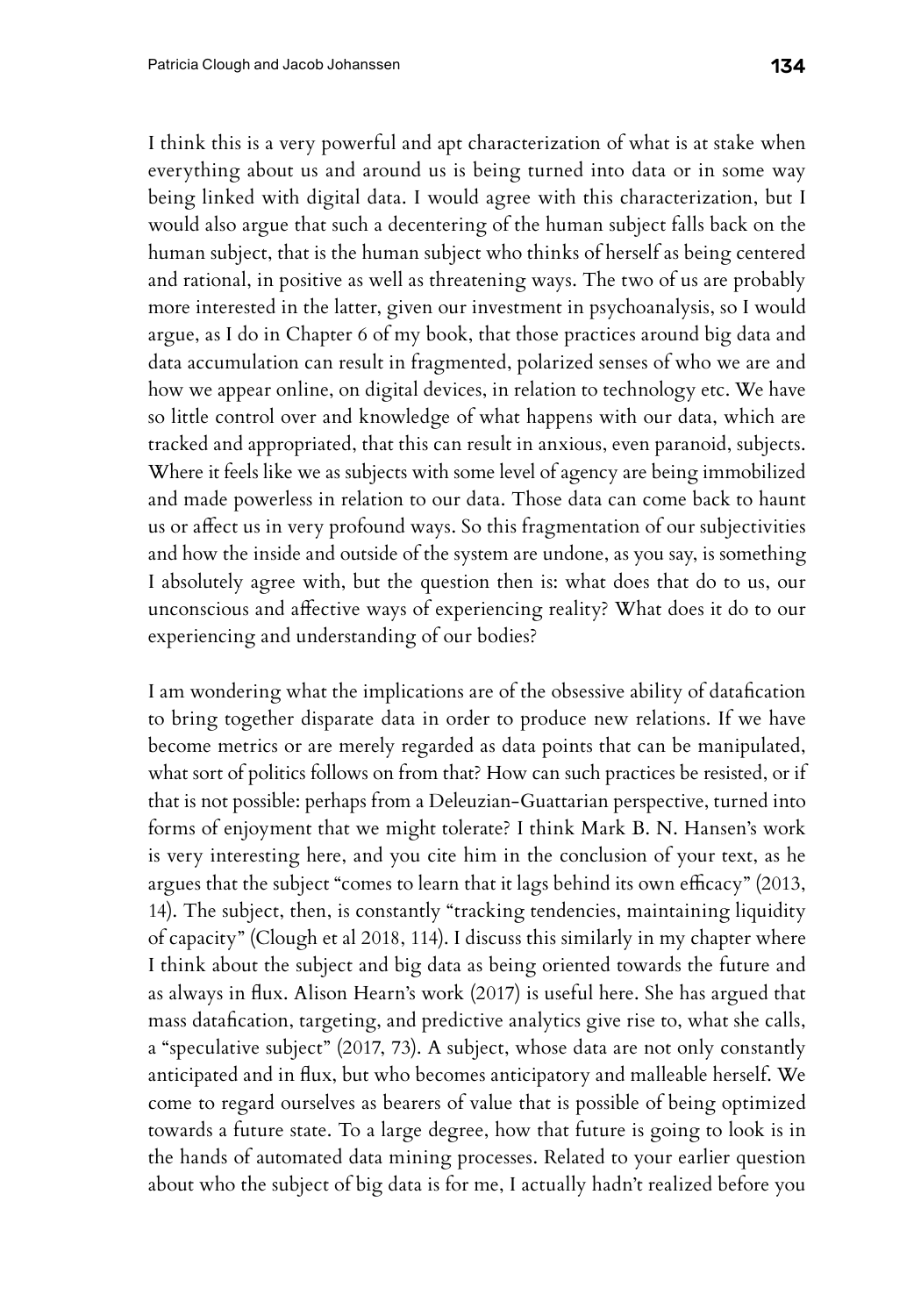pointed it out that my chapter on big data is the only one in the book for which I did not interview users. I wanted to make that chapter more exploratory both in writing and conceptual terms. It seems less linear than my other chapters, just like datafcation and related technologies are.

I think it is very important to point out, as you do in various texts, how the datalogical turn enables a new form of population racism and surveillance. On a more fundamental level, I think there is an underlying process of dis/individualization at work. We are being individualized through technology because datafcation enables a bespoke, custom-made user experience for us whereby the platforms, devices, and services we use address us as *individuals*. This can be highly pleasurable. We are being told by Facebook for example, how valued and important we are. At the same time, our data are mined and used for various purposes. This is disindividualizing. Who we are as complex human beings does not matter in reality, as long as parts of us and our expressions online can be merged with other data to come to various conclusions about who we are. I relate this to the psychoanalytic notion of perversion in my book. Going back to Anzieu, we could also characterize such processes as being about the creation of a skin ego where we are assured and enwrapped by highly functional platforms which we have come to depend on. However, beneath the surface that very skin ego, or perhaps one layer of the skin envelope, is broken down and parts of us are extracted. This creates a strange experience where we own something and have control over it and do not own it and cannot control it at the same time. What is your view on this?

**PATRICIA:** Well Jacob, I find everything you say about your own work very compelling and very interesting; all of it is on behalf of the subjects you interview and who stand in for subjectivity in the age of digital media and datafcation. However, noticing that there are no research subjects in your chapter on big data suggested to me that there needs be a fuller rethinking of subjectivity and datafication, a difficult but necessary task ahead of us. For me, this implies the larger issue of a change of *diagram* as I mention above and remembering how Deleuze (2005) reworked Foucault's treatment of it in terms of micro-relationships of power and afective forces, informing various aspects across the whole feld of experience and which engages an already existing mechanism making it central to a new diagram, as it "crosses the technical threshold," becoming a social technology (Clough 2019).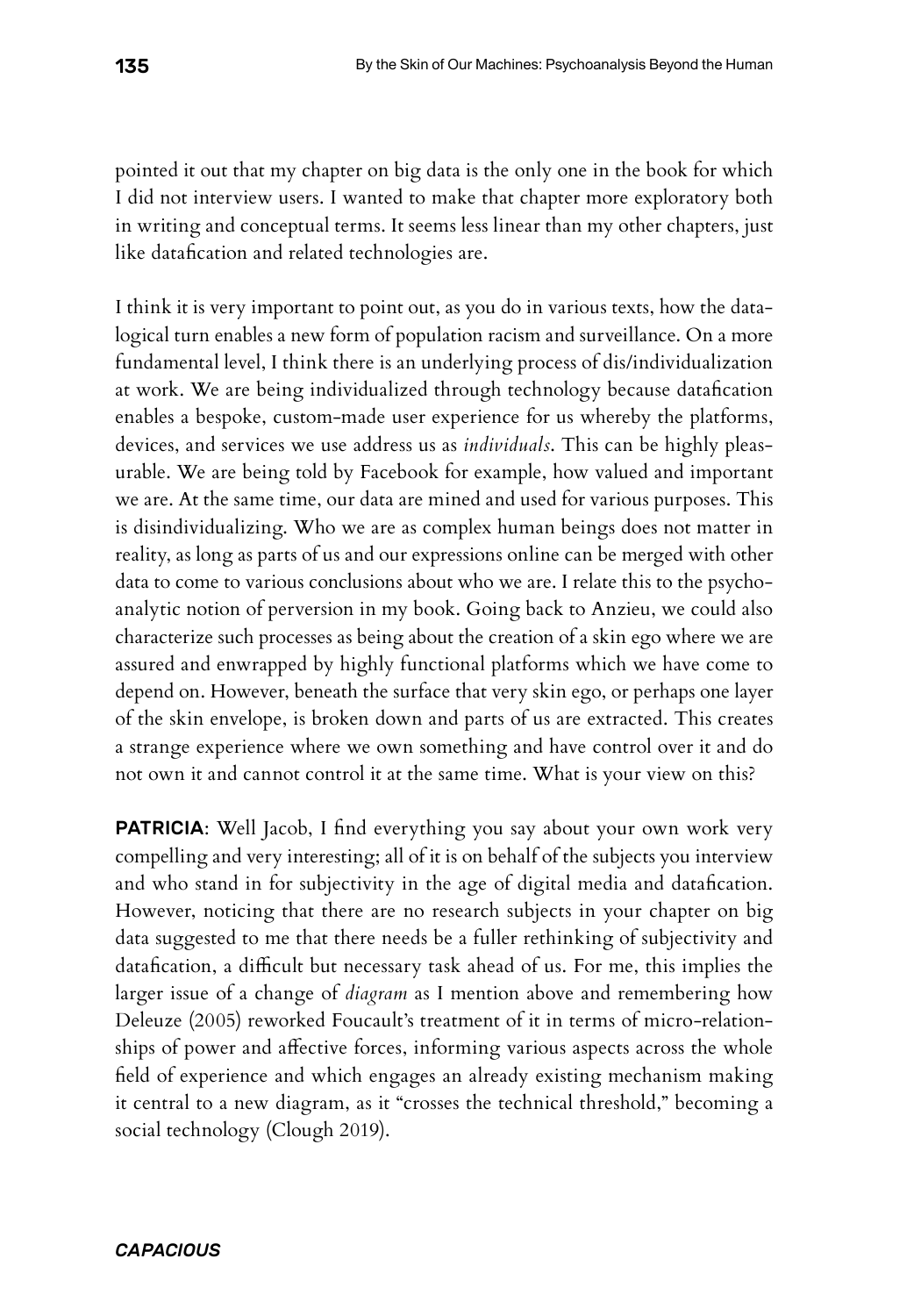For me, the rethinking of subjectivity in terms of datafcation as it becomes, if not already has become, the social technology of control beyond control suggests a diagrammatic change from the liberal arrangement of separating state, economy, civil society, and the private and the public spheres, a change in the fgures of the body and the mind as they have been conceived in disciplinary society. This liberal arrangement, as Marx pointed out in his *The German Ideology,* coincides with industrial capitalism arising in Europe and the bourgeoisie's ownership of the means of production of consciousness as well as material life, or the matter of consciousness arising out of material life. Although what is described here is the 'free market economy' as separate from state control, and the relative autonomy of civil society institutions, such as the family, the military, the school, etc., Marx and the critical, theoretical perspectives he has inspired recognize that this is more an ideological understanding, one promoted in fact by civil society institutions, which interpellate the subject to this ideological understanding that includes the fction of the autonomous or sovereign individual subject of the Nation-State as well as the market. To speak of the diagram as informing this liberal arrangement is not to reduce the diagram to it but rather to mark the dynamism of the arrangement, opening it to change. What I have been arguing is that datafcation is part of another diagram rather than a disciplinary one and calls forth a subjectivity that is not specifc to the individual. Moreover, the individual subject cannot be the fgure in our contemporary theoretical/critical discourses. Or as you put it: it is the subject of a strange experience where we own something (of ourselves) and have control over it and do not own it and cannot control it at the same time. A control beyond control is here involved.

This has involved me in a rethinking of the body and its capacities beyond its fguration as an organism. It also has led me to the work of Luciana Parisi who, along with others, is taking up the thinking done by algorithms, the machine learning supported by the indeterminacy of the incalculable immanent to the algorithm—what Parisi (2017) calls speculative thinking. A new image of thought is given that is "nonbiologically bound to any organism;" further it works by abduction rather than induction or deduction (177). It is speculative thinking that Parisi argues refuses the opposition between reason and sheer instrumentalism and prefers a pragmatism where massive amounts of data again and again offer another problem rather than a solution—a socially mediated use of data that works speculatively as the algorithm does. If you still are with me, I am suggesting that with datafcation, we not only have a new image of thought, we have a new fgure of the body, both requiring we rethink the subject and the unconscious.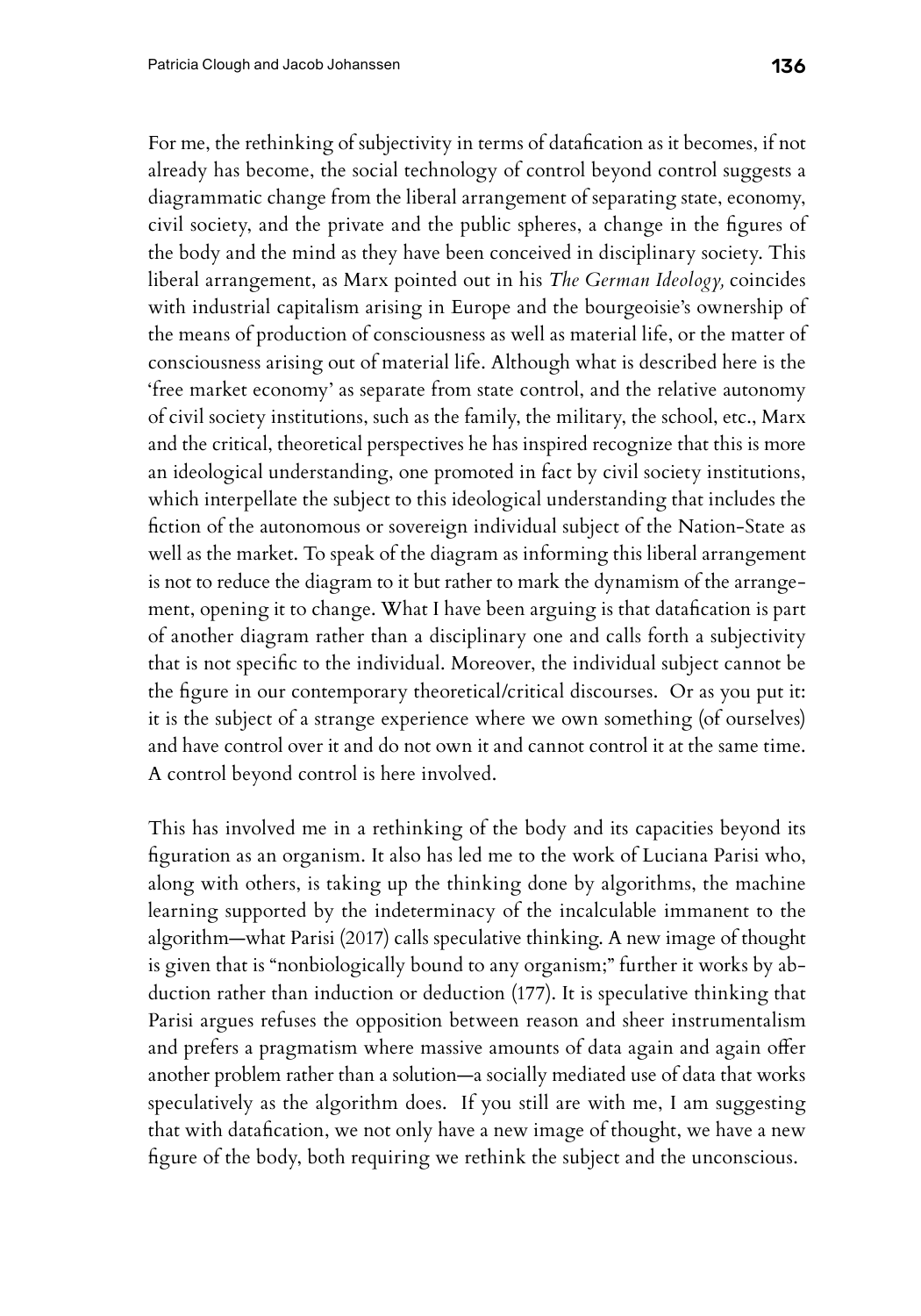Thank you Jacob. It has been a pleasure and a privilege to have had our conversation and I am so sorry it's near its end. I leave you to have the last words.

**JACOB**: Thank you Patricia, I have immensely enjoyed having this conversation. It has been an honor. I think it is particularly valuable to see where our ideas converge and diverge while we are both committed to thinking about similar questions that concern the status of the human subject and technology today, and agree that those are of great importance. I think what you have said about the changing ontology of thought, the unconscious, the body, and the human subject—and I would also add things like meaning and interpretation—is very powerful. It is very enriching to such debates that you hold on to psychoanalytic ideas and productively combine them with other paradigms that can be very critical of psychoanalysis (like new materialism), and your discussion of the thing self in *The User Unconscious,* for example, is very interesting in this context. Regarding the conceptual and actual challenges to notions of (liberal) subjectivity which you have outlined so beautifully in your response, I would say that the subject, and Chun makes a similar point in her work (while focusing less on the body), is both individual, an organism, material, and relational, unbounded, leaky, beyond the body as organism, virtual. This presents us with some conceptual problems of how to hold on to such a view which may seem contradictory to some. Anzieu and how we have been discussing his ideas is useful here I think, because he shows how the subject is becoming individual through relationalities, or is moving towards individuation via the relational. I would add to this that an unconscious desire to return to this relational sphere of the skin ego persists throughout our lives.

You have raised important questions that are now very fresh in my mind, and will be for some time, about the changing nature of the unconscious, of bodies, and subjects due to computational technologies and the datalogical turn. Your concept of the user unconscious is very powerful here. I think this tension that you mention which is revealed because of technology should also be something of a wakeup call for psychoanalysis. Perhaps clinical psychoanalysis itself needs to take account of such technological shifts because they have such fundamental efects on the very understanding and being of the subject. So there is a need for a new psychoanalytic theory. If we accept the fact that technical systems, datafcation, algorithms, artifcial intelligence and so on will become increasingly more autonomous and 'intelligent', even capable of cognitive processes as Hayles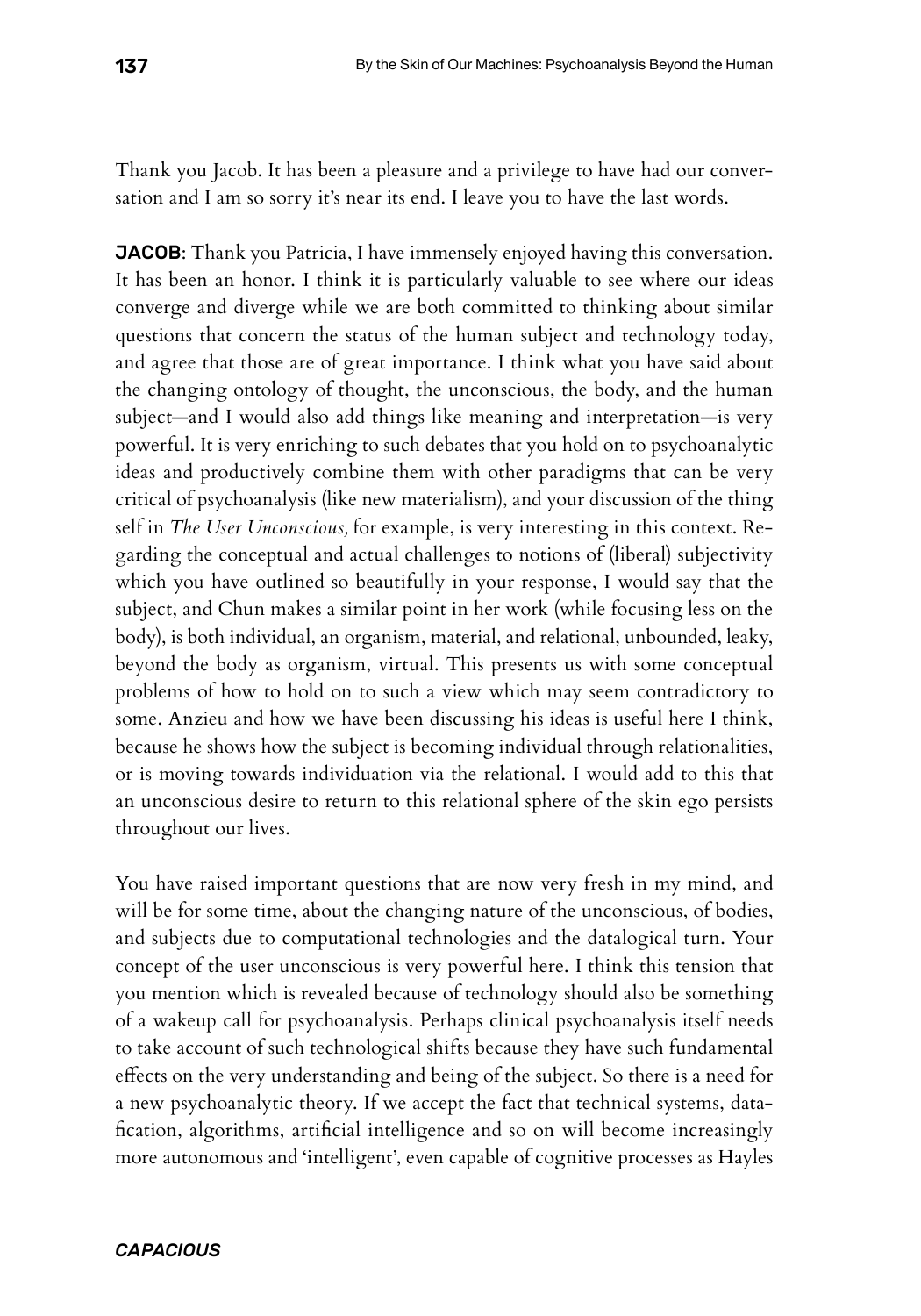argues, we are pushed even further into expanding our understanding of the kind of questions we have discussed in this conversation. Hayles argues that we are already at a point where technology is capable of cognition. I think this is taking things a step too far and we are not at this point yet, but it certainly opens up a vision of the future where machines, algorithms, and other technologies will be able to think with us, for us, and against us -more quickly, more rationally, and more efectively than we ever could. This has implications for the unconscious and many other aspects, not least for how populations are subjected to forms of violence and surveillance. Returning to afect, the afective capacities and capabilities of media and devices in relation to subjects and how subjects in turn will afect them will surely increase even more in the future. Those themes will continue to occupy us.

Thank you again Patricia for this wonderful opportunity to engage with me in this dialogue.

# **References**

- Anzieu, D. (1989). *The Skin Ego*. New Haven: Yale University Press.
- Anzieu, D. (2016). *The Skin-Ego. A New Translation by Naomi Segal.* London: Karnac Books.
- Butler, J. (1992). *Gender Trouble and the Subversion of Identity*. London: *Routledge*.
- Chun, W. H. K. (2016). *Updating to Remain the Same: Habitual New Media*. Cambridge, MA: MIT Press.
- Clough T., P. (1992). *The End(s) of Ethnography: From Realism to Social Criticism*. London: SAGE.
- Clough T., P. (2000). *Autoafection: Unconcious Thought in the Age of Teletechology*. Minneapolis: University of Minnesota Press.
- Clough T., P. (2018). *The User Unconscious: On Afect, Media, and Measure*. Minneapolis: University of Minnesota Press.
- Clough T., P. (2018). From the Cyborg Manifesto to the User Unconscious. Commentary by Patricia Ticineto Clough. *Public Seminar*. Available at: http:// www.publicseminar.org/2018/08/from-the-cyborg-manifesto-to-the-user-unconscious/.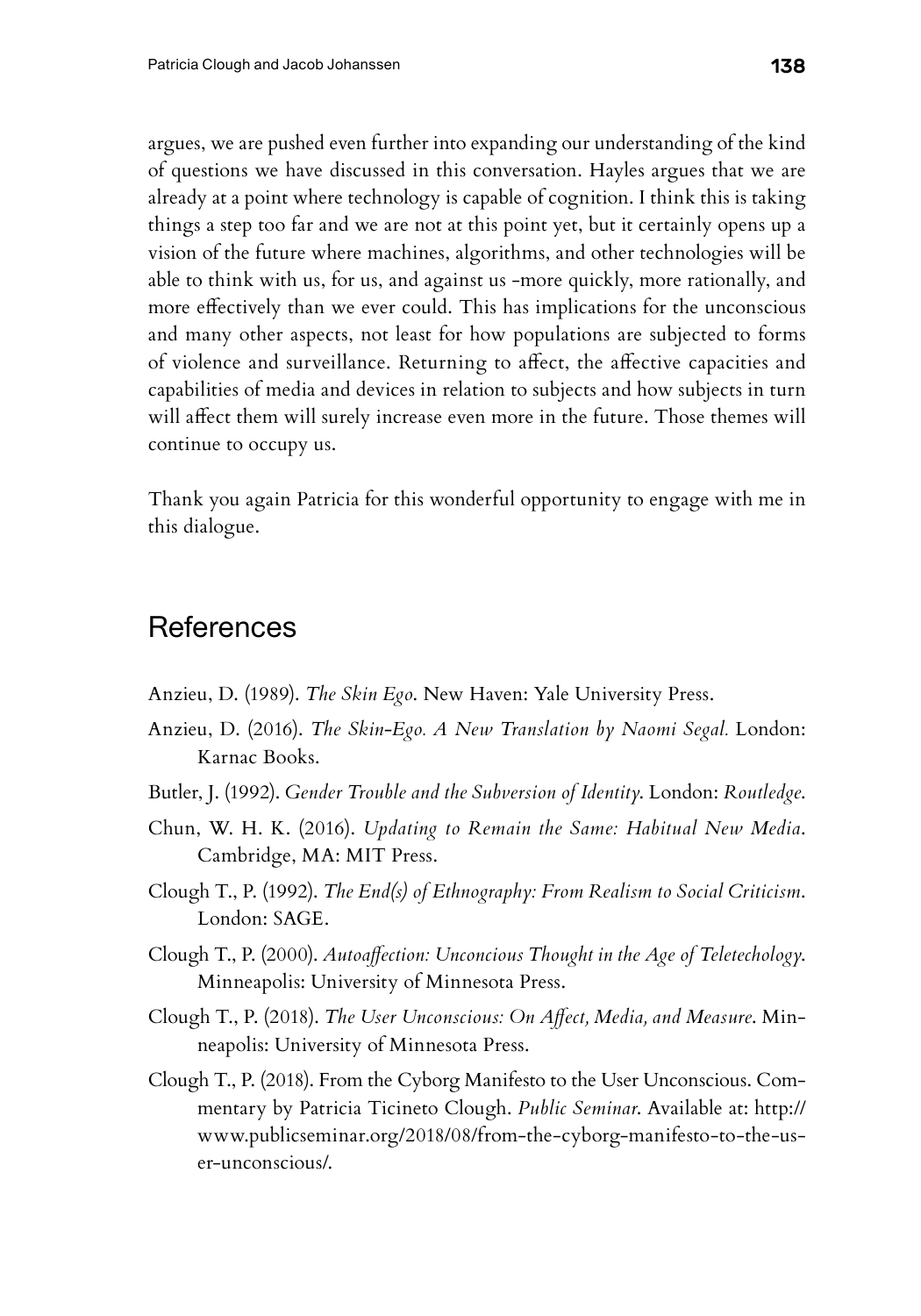- Clough T., P., Goldberg, G., Schif, R., Weeks, A. & Willse, C.. (2007). Notes Towards a Theory of Afect-Itself. In: P. T. Clough. (2018), *The User Unconscious: On Afect, Media, and Measure*. Minneapolis: University of Minnesota Press, pp.1-20.
- Clough T., P., Gregory, K., Haber, B. & Scannell, R. J. (2015). The Datalogical Turn". In: P. T. Clough. (2018), *The User Unconscious: On Afect, Media, and Measure*. Minneapolis: University of Minnesota Press, pp. 94-114.
- Clough, P. (2019). Notes on Psychoanalysis and Technology, The Psyche and the Social. *Studies in Gender & Sexuality*, 20 (2), pp. 75-83.
- Derrida, J. (1987). *The Post Card: From Socrates to Freud and Beyond.* Chicago: University of Chicago Press.
- Deleuze, G. (2003). *Cinema II: The Time-Image. London: Bloomsbury Academic.*
- Deleuze, G. (2005). *Foucault*. New York: Continuum.
- Diamond, N. (2013). *Between Skins. The Body in Psychoanalysis. Contemporary Developments*. London: Wiley.
- Finn, E. (2017). *What Algorithms Want: Imagination in the Age of Computing*. Cambridge, MA: MIT Press.
- Freud, S. (1981a). *Project for a Scientifc Psychology. The Standard Edition of the Complete Psychological Works of Sigmund Freud. Volume I. Pre-Psycho Analytic Publications and Unpublished Drafts.* London: The Hogarth Press and the Institute of Psycho-Analysis.
- Freud, S. (1981b). *The Neuro-Psychoses of Defence. The Standard Edition of the Complete Psychological Works of Sigmund Freud. Volume III. Early Psycho-Analytic Publications*. London: The Hogarth Press and the Institute of Psycho-Analysis.
- Freud, S. (1981c). *The Interpretation of Dreams. The Standard Edition of the Complete Psychological Works of Sigmund Freud. Volume V. the interpretations of Dreams (Second Part) and On Dreams*. London: The Hogarth Press and the Institute of Psycho-Analysis.
- Freud, S. (1991). Beyond the Pleasure Principle. In: S. Freud. *On Metapsychology*. London: Penguin, pp. 269-337.
- Green, A. (1999). *The Fabric of Afect in the Psychoanalytic Discourse*. London: Routledge.